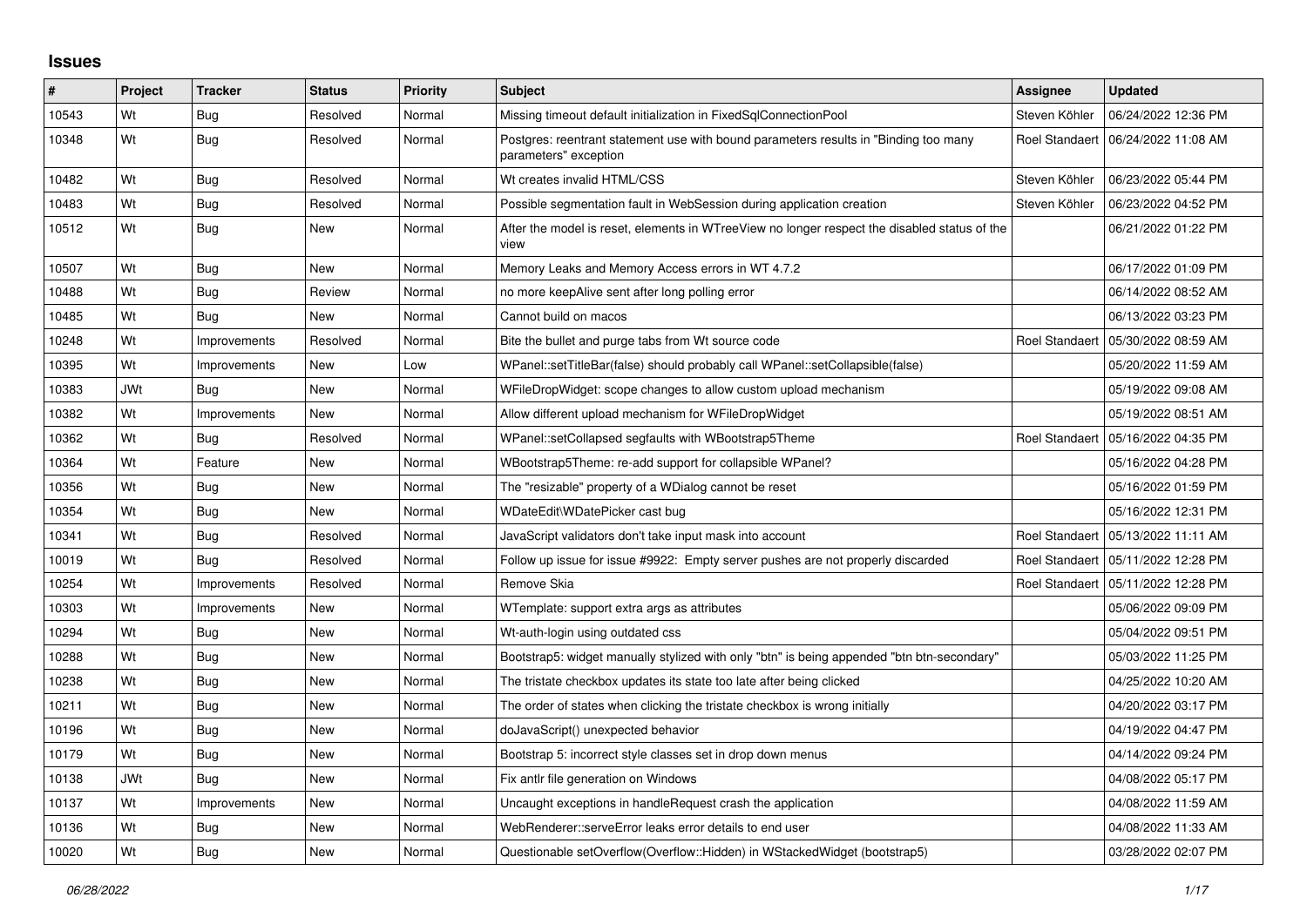| $\vert$ # | Project    | <b>Tracker</b> | <b>Status</b>     | Priority | <b>Subject</b>                                                                         | Assignee         | <b>Updated</b>                       |
|-----------|------------|----------------|-------------------|----------|----------------------------------------------------------------------------------------|------------------|--------------------------------------|
| 7417      | Wt         | Feature        | Review            | Normal   | HiDPI canvas for WPaintedWidget                                                        |                  | 03/25/2022 03:29 PM                  |
| 9938      | Wt         | Bug            | Review            | Normal   | Close button not displayed correctly in dialog in Bootstrap 5                          |                  | 03/24/2022 08:58 AM                  |
| 9923      | Wt         | Bug            | Review            | Normal   | WFileDropWidget dropcover style added while not accepting drops                        |                  | 03/22/2022 02:56 PM                  |
| 9939      | Wt         | Feature        | New               | Normal   | Consider exposing configuration as an API                                              |                  | 03/16/2022 07:53 AM                  |
| 9116      | <b>JWt</b> | Feature        | <b>New</b>        | Normal   | Support long file sizes in WResource                                                   | Korneel<br>Dumon | 03/11/2022 11:07 AM                  |
| 9017      | <b>JWt</b> | Feature        | <b>New</b>        | Normal   | Add SAML support to JWt Auth                                                           |                  | 03/11/2022 11:07 AM                  |
| 8893      | <b>JWt</b> | Feature        | <b>New</b>        | Normal   | Port Dbo forms to JWt                                                                  | Loeka Rogge      | 03/11/2022 11:07 AM                  |
| 9106      | Wt         | Bug            | <b>InProgress</b> | Normal   | Wt with websockets can leak WebRequests and file descriptors at session exit           | Korneel<br>Dumon | 03/10/2022 04:34 PM                  |
| 9076      | Wt         | <b>Bug</b>     | Review            | Normal   | Opening popup (calendar) of Wt::WDateEdit fails in Widgetset mode on first render.     |                  | 03/10/2022 04:32 PM                  |
| 7228      | Wt         | Feature        | Review            | Normal   | Mobile Usability for TimeEdit & DateEdit                                               |                  | 03/10/2022 04:18 PM                  |
| 9328      | Wt         | Bug            | Review            | Normal   | Strange XHTML ToolTip positioning                                                      |                  | 03/10/2022 03:35 PM                  |
| 7814      | Wt         | Feature        | Review            | Normal   | Consider supporting SameSite attribute on cookies                                      |                  | 03/10/2022 03:32 PM                  |
| 8759      | Wt         | Feature        | InProgress        | Normal   | Add a WDateTimeEdit                                                                    |                  | 03/10/2022 03:30 PM                  |
| 7279      | Wt         | Feature        | <b>New</b>        | Normal   | WLineEdit add support for HTML5 email type                                             |                  | 03/10/2022 03:30 PM                  |
| 7645      | Wt         | <b>Bug</b>     | New               | Normal   | Inconsistencies with anchor text selection and inclusion in tab chain                  |                  | 03/10/2022 03:28 PM                  |
| 8602      | Wt         | Bug            | <b>New</b>        | Normal   | No changed() signal when toggling a check box programmatically                         |                  | 03/10/2022 03:27 PM                  |
| 8660      | Wt         | Improvements   | New               | Normal   | Make redirect the default OAuth method?                                                |                  | 03/10/2022 03:26 PM                  |
| 8781      | Wt         | Improvements   | New               | Normal   | Document that the unload event is not guaranteed                                       |                  | 03/10/2022 03:25 PM                  |
| 9207      | Wt         | Improvements   | <b>New</b>        | Normal   | Follow up on Bootstrap 5 theme                                                         |                  | 03/10/2022 03:25 PM                  |
| 8801      | Wt         | Improvements   | <b>InProgress</b> | Normal   | Adopt a policy for the minimum version of main dependencies                            | Roel Standaert   | 03/10/2022 03:24 PM                  |
| 9595      | Wt         | <b>Bug</b>     | <b>InProgress</b> | Normal   | Consider improvements to Wt Dbo floating-point round-trip/precision (Postgres backend) |                  | Roel Standaert   03/10/2022 03:24 PM |
| 9596      | Wt         | Bug            | InProgress        | Normal   | Possible regression with Wt Dbo floating-point precision (Postgres backend)            | Roel Standaert   | 03/10/2022 03:23 PM                  |
| 9265      | Wt         | <b>Bug</b>     | <b>New</b>        | Normal   | WBorderLayout documentation error                                                      |                  | 03/10/2022 03:23 PM                  |
| 9350      | Wt         | Improvements   | New               | Normal   | Allow for customization of Bootstrap 5 theme                                           |                  | 03/10/2022 03:22 PM                  |
| 8760      | Wt         | <b>Bug</b>     | Review            | Normal   | Wt::Auth: resend activation mail                                                       |                  | 03/10/2022 03:20 PM                  |
| 9442      | Wt         | Feature        | Review            | Normal   | Wt::Dbo::Query suggestions                                                             |                  | 03/10/2022 02:57 PM                  |
| 9570      | Wt         | Improvements   | New               | Low      | Remove uses of WT_CXX14 and WT_CXX14ONLY                                               |                  | 03/10/2022 11:02 AM                  |
| 9861      | Wt         | Feature        | Review            | Normal   | Build wtwithqt with Qt 6                                                               |                  | 03/10/2022 11:01 AM                  |
| 9284      | Wt         | <b>Bug</b>     | New               | Normal   | WTableView does not layout correctly when inside a WTabWidget                          |                  | 03/09/2022 03:49 PM                  |
| 9811      | Wt         | Bug            | New               | Normal   | Run problem                                                                            |                  | 03/07/2022 10:23 PM                  |
| 9881      | Wt         | Support        | New               | Normal   | Using bootstrap 5                                                                      |                  | 03/07/2022 04:32 PM                  |
| 9864      | Wt         | <b>Bug</b>     | New               | Normal   | Wt::Signal doesn't properly bind to function object with 4 or more arguments           |                  | 03/04/2022 12:06 PM                  |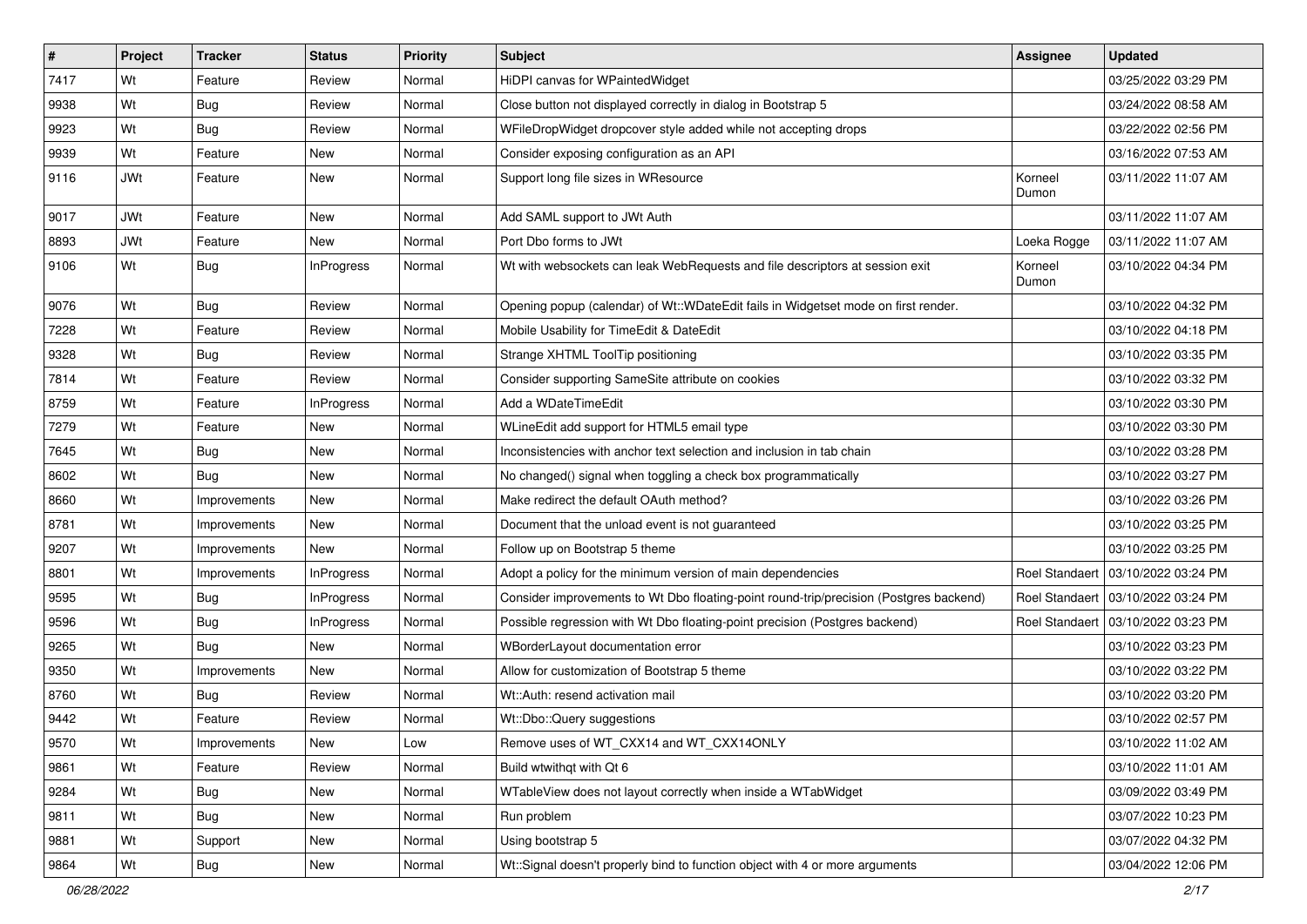| $\vert$ # | Project    | <b>Tracker</b> | <b>Status</b> | Priority  | <b>Subject</b>                                                                                    | Assignee         | <b>Updated</b>      |
|-----------|------------|----------------|---------------|-----------|---------------------------------------------------------------------------------------------------|------------------|---------------------|
| 9836      | Wt         | Support        | New           | Normal    | WLineEdit font_size                                                                               |                  | 03/01/2022 10:06 PM |
| 9745      | Wt         | Feature        | <b>New</b>    | Normal    | Dbo: LRU prepared statement cache                                                                 |                  | 02/14/2022 04:53 PM |
| 9678      | Wt         | Bug            | New           | Normal    | Crash in Wt::Dbo if we clear a collection and add an item.                                        |                  | 02/10/2022 10:40 AM |
| 9725      | Wt         | Feature        | New           | Normal    | Add manual multi-threading support                                                                |                  | 02/08/2022 11:08 PM |
| 9728      | Wt         | <b>Bug</b>     | <b>New</b>    | Normal    | WSuggestionPopup may be truncated by parent widget if the parent has vertical scrollbar           |                  | 02/08/2022 02:32 PM |
| 9700      | Wt         | Support        | New           | Normal    | Log Y-Axis on WCartesianChart not displaying expected tick labels                                 |                  | 02/04/2022 02:18 PM |
| 9719      | Wt         | Bug            | New           | Normal    | Wt AxisSliderWidget view port is no longer sync with the Chart                                    |                  | 02/04/2022 04:17 AM |
| 9689      | Wt         | Bug            | New           | High      | Auth::RegisterWidget not usable on Mobile                                                         |                  | 02/01/2022 10:14 AM |
| 9589      | Wt         | Bug            | <b>New</b>    | Normal    | Wt does not always show the indicator between the rows if dropping on an item is also<br>allowed. |                  | 01/25/2022 03:19 PM |
| 7974      | Wt         | Bug            | New           | Normal    | WPopupMenu gets cut off at layout-boundaries/scrollbars                                           |                  | 01/24/2022 03:37 PM |
| 9644      | Wt         | Bug            | New           | Normal    | Chart legend formatting                                                                           |                  | 01/24/2022 12:52 PM |
| 9622      | Wt         | <b>Bug</b>     | <b>New</b>    | Normal    | Wrong positioning of the WPopupMenu                                                               |                  | 01/17/2022 02:57 PM |
| 9615      | Wt         | Bug            | New           | Normal    | Missing handling of drop event in WAbstractProxyModel and WStandardItemModel                      |                  | 01/13/2022 01:48 PM |
| 9590      | Wt         | <b>Bug</b>     | New           | Low       | Panel header looses "panel-heading" class if titleBarWidget is created manually                   |                  | 01/07/2022 06:18 PM |
| 9556      | Wt         | Bug            | New           | Normal    | Cannot hide widgets with bootstrap5 d-* classes                                                   |                  | 01/01/2022 09:25 PM |
| 9522      | <b>JWt</b> | Bug            | New           | Normal    | Java Jwt documentation links are broken                                                           | Korneel<br>Dumon | 12/17/2021 05:37 PM |
| 9223      | Wt         | Bug            | New           | Immediate | dropDownButton of SplitButton is in new line if put in layout                                     |                  | 12/15/2021 10:02 PM |
| 9174      | Wt         | <b>Bug</b>     | New           | Immediate | setLayoutSizeAware blocks setOverflow(Auto)                                                       |                  | 12/15/2021 10:01 PM |
| 9506      | Wt         | <b>Bug</b>     | <b>New</b>    | Normal    | Cannot move callbacks                                                                             |                  | 12/15/2021 06:02 PM |
| 9493      | Wt         | Feature        | New           | Normal    | Make Wt bindable                                                                                  |                  | 12/14/2021 09:28 PM |
| 9421      | Wt         | Support        | New           | Normal    | WGoogleMap addlconMarker                                                                          |                  | 12/08/2021 03:35 PM |
| 9467      | Wt         | Support        | New           | Normal    | Loading background                                                                                |                  | 12/08/2021 03:29 PM |
| 9422      | Wt         | Bug            | New           | Normal    | Probable bug in Chart Axis                                                                        |                  | 12/01/2021 02:47 AM |
| 9295      | Wt         | Bug            | <b>New</b>    | Normal    | Wt::WMenuItem SetIcon not working                                                                 |                  | 11/30/2021 11:27 AM |
| 9348      | Wt         | Feature        | New           | Low       | Using Wt for Progressive Web App (PWA) with offline capabilities                                  |                  | 11/17/2021 07:07 PM |
| 9343      | Wt         | Improvements   | New           | Normal    | (How to) Add switch widget to Wt                                                                  |                  | 11/16/2021 02:57 PM |
| 6763      | Wt         | <b>Bug</b>     | New           | Immediate | Seticon for Wt::WMenuItem is not working                                                          |                  | 11/07/2021 08:10 AM |
| 9289      | Wt         | <b>Bug</b>     | New           | High      | <b>Partitioned Tables</b>                                                                         |                  | 11/04/2021 11:45 PM |
| 9252      | Wt         | <b>Bug</b>     | New           | Normal    | Deprecated message in FontSupportPang.C build                                                     | Koen Deforche    | 10/24/2021 05:57 PM |
| 9241      | Wt         | Improvements   | New           | Normal    | Support multiple Reply-To addresses inside Wt::Mail::Message                                      |                  | 10/20/2021 04:38 PM |
| 8156      | Wt         | Bug            | New           | Normal    | X-Frame-Option=SAMEORIGIN doesn't let my application be visualized inside iframe                  |                  | 10/20/2021 11:36 AM |
| 9115      | Wt         | Improvements   | New           | Normal    | Set the version in WBootstrapTheme C'tor                                                          |                  | 10/11/2021 06:09 PM |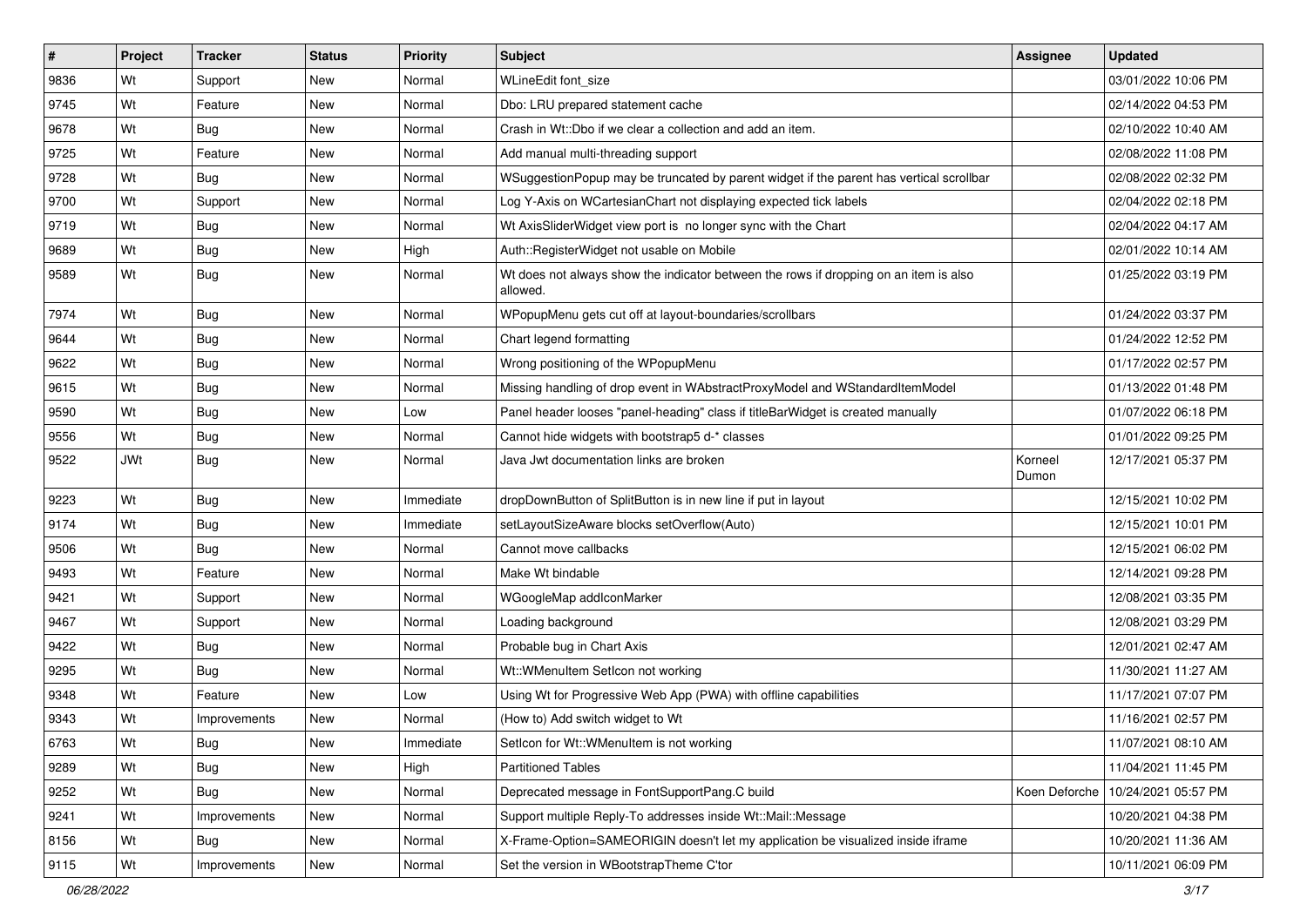| $\vert$ # | Project    | <b>Tracker</b> | <b>Status</b> | <b>Priority</b> | Subject                                                                                           | <b>Assignee</b>             | <b>Updated</b>                       |
|-----------|------------|----------------|---------------|-----------------|---------------------------------------------------------------------------------------------------|-----------------------------|--------------------------------------|
| 9107      | Wt         | Improvements   | New           | Normal          | New overloaded C'tor for Wt::Auth::PasswordVerifier                                               |                             | 09/27/2021 06:23 PM                  |
| 9088      | Wt         | <b>Bug</b>     | <b>New</b>    | Normal          | Http::Message copy assignment missing                                                             |                             | 09/22/2021 11:10 AM                  |
| 9078      | Wt         | Bug            | New           | Normal          | MySql backend c'tor dbhost parameter is passed by value instead of reference.                     |                             | 09/20/2021 06:36 PM                  |
| 9039      | Wt         | Bug            | New           | Normal          | Wt::WDateTime::toLocalDateTime not working                                                        |                             | 09/17/2021 12:13 PM                  |
| 9067      | Wt         | Support        | <b>New</b>    | Immediate       | SetCookie age                                                                                     |                             | Koen Deforche   09/15/2021 02:19 PM  |
| 7943      | Wt         | Feature        | New           | Normal          | std::string_view support                                                                          |                             | 09/14/2021 12:43 PM                  |
| 9063      | Wt         | Feature        | New           | Normal          | ClickHouse DBO Backend                                                                            |                             | 09/14/2021 12:29 PM                  |
| 7986      | Wt         | Feature        | New           | Normal          | Consider optimizing updates by only changing changed form values?                                 | ruben kindt                 | 09/14/2021 09:45 AM                  |
| 9055      | Wt         | <b>Bug</b>     | New           | Normal          | DB2 support                                                                                       |                             | 09/09/2021 04:43 PM                  |
| 9046      | Wt         | Improvements   | New           | Normal          | WServer::post() and strand                                                                        |                             | 09/08/2021 01:52 AM                  |
| 8508      | Wt         | Feature        | New           | Normal          | Use C++20's time zone support in std::chrono by default if supported.                             | ruben kindt                 | 09/03/2021 03:51 PM                  |
| 8707      | Wt         | Support        | New           | Normal          | How to upload a file with javascript?                                                             |                             | 08/21/2021 11:14 PM                  |
| 7528      | Wt         | Feature        | New           | Low             | <b>Official Forward Declaration Support</b>                                                       |                             | 07/21/2021 04:24 AM                  |
| 8821      | Wt         | Bug            | New           | Low             | Collapsed Disabled WPanel is not recognisable to be disabled                                      |                             | 07/17/2021 02:11 AM                  |
| 8804      | <b>JWt</b> | Bug            | New           | Low             | WMenu signal not exposed after unbinding and rebinding the Widget                                 |                             | Roel Standaert 07/14/2021 10:44 AM   |
| 8730      | Wt         | Bug            | New           | Normal          | Unexpected "order by (SELECT NULL)" when setting a limit                                          |                             | 07/08/2021 01:18 PM                  |
| 8732      | Wt         | Support        | New           | Normal          | Continuous Plotting of Live data on WCartesianChart                                               | Korneel<br>Dumon            | 07/06/2021 05:38 PM                  |
| 8718      | Wt         | Support        | New           | Normal          | About Wt.WT.updateDelay                                                                           |                             | 07/06/2021 05:18 PM                  |
| 8757      | Wt         | Improvements   | New           | Normal          | Setting position of WDialog                                                                       |                             | 07/01/2021 10:02 AM                  |
| 7687      | Wt         | <b>Bug</b>     | Feedback      | Normal          | OIDC example not redirecting to authorization endpoint with Javascript enabled                    |                             | Roel Standaert   06/22/2021 10:21 AM |
| 8714      | Wt         | Bug            | New           | Normal          | Security bug: WAnchor should set rel="noopener" when opening a link that opens in a new<br>window |                             | 06/20/2021 07:36 PM                  |
| 8711      | Wt         | Support        | New           | Normal          | Loading Y-axis values on moving Live 2D graph using WCartesianChart                               |                             | 06/18/2021 05:15 PM                  |
| 8366      | Wt         | Bug            | Feedback      | Normal          | Auth widget needs reload                                                                          |                             | 06/10/2021 08:43 AM                  |
| 8630      | Wt         | Feature        | <b>New</b>    | Normal          | Update DB                                                                                         |                             | 06/03/2021 11:09 AM                  |
| 8629      | Wt         | Improvements   | New           | Normal          | Change JavaScript minifier                                                                        |                             | 06/03/2021 10:25 AM                  |
| 7598      | Wt         | Feature        | New           | Normal          | Consider providing independent weakSessionIds to identify private WResource URLs                  |                             | 06/02/2021 09:45 PM                  |
| 8620      | Wt         | Feature        | New           | Normal          | Consider improvements to the API to prevent bugs like issue #7669                                 |                             | 06/02/2021 09:43 PM                  |
| 8608      | Wt         | Support        | New           | Normal          | Wt::Dbo: how to avoid creation of prepared statements?                                            |                             | 06/01/2021 12:42 PM                  |
| 8603      | Wt         | Support        | New           | Normal          | WTreeTable as widget does not render correctly                                                    | <b>Dimitrios</b><br>Sideris | 05/29/2021 03:26 PM                  |
| 8576      | Wt         | Support        | New           | Urgent          | wt application using wthttpd that is currently suffering a DDOS attack                            |                             | 05/25/2021 10:57 AM                  |
| 8458      | Wt         | Feature        | New           | Normal          | WKeyEvent don't give access to JavaScriptEvent jsEvent_on wt4                                     |                             | 05/21/2021 11:24 AM                  |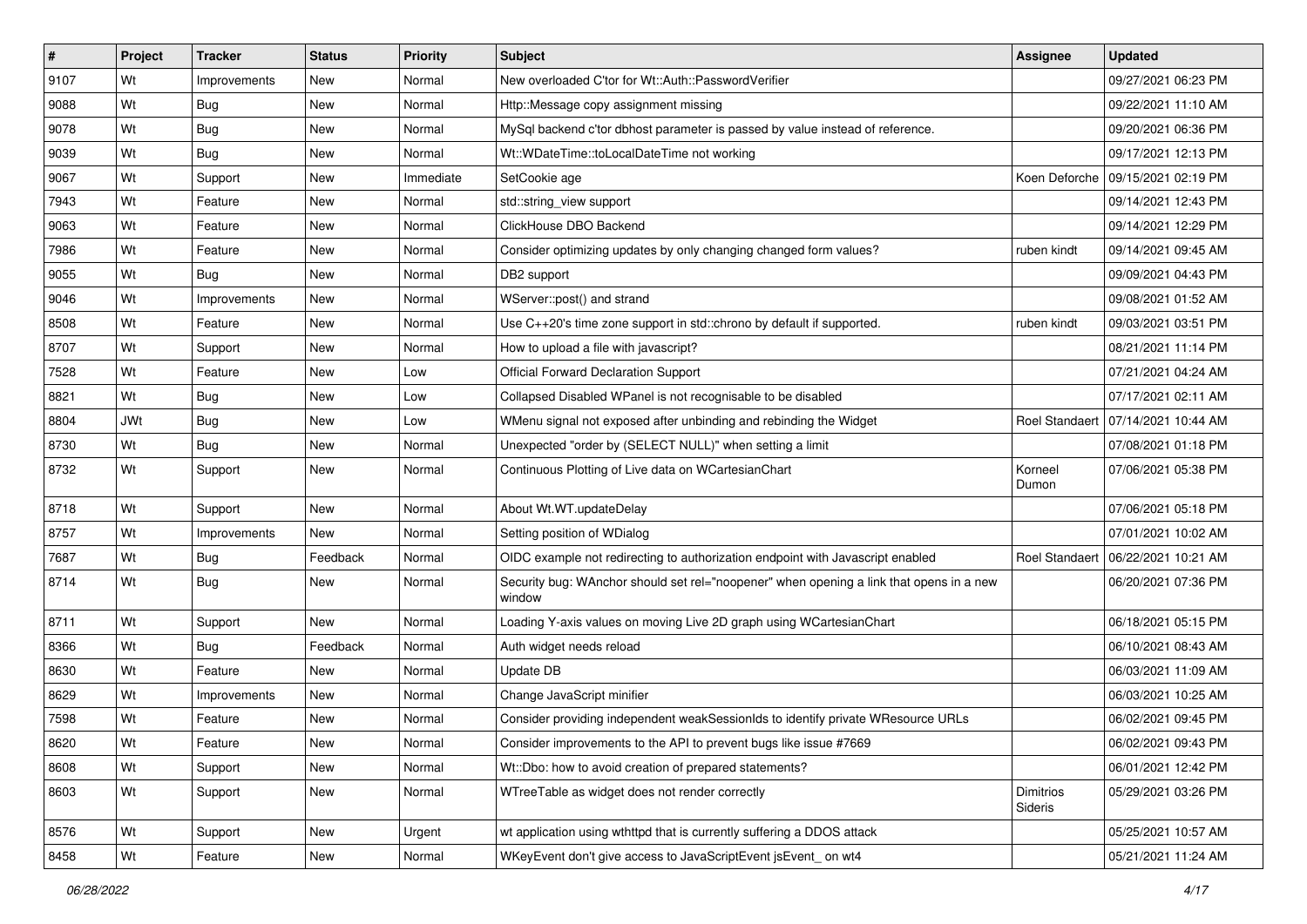| #    | <b>Project</b> | <b>Tracker</b> | <b>Status</b>     | Priority  | <b>Subject</b>                                                                                        | Assignee         | <b>Updated</b>      |
|------|----------------|----------------|-------------------|-----------|-------------------------------------------------------------------------------------------------------|------------------|---------------------|
| 8544 | Wt             | Bug            | <b>New</b>        | Normal    | WFileUpload : uploaded signal never called                                                            |                  | 05/21/2021 10:43 AM |
| 8526 | Wt             | Support        | <b>New</b>        | Normal    | Widget example code for Constellation plot                                                            |                  | 05/19/2021 10:20 AM |
| 8434 | Wt             | Support        | New               | Normal    | The best IDE and compiler C++ for Wt development on Ubuntu                                            |                  | 05/03/2021 11:37 AM |
| 8416 | Wt             | <b>Bug</b>     | <b>New</b>        | Normal    | Wt crashes in ~Configuration                                                                          |                  | 04/28/2021 03:25 PM |
| 8378 | Wt             | <b>Bug</b>     | <b>InProgress</b> | Normal    | WStandardItemModel::sort doesn't work when the items are created lazily.                              |                  | 04/27/2021 09:00 PM |
| 8374 | <b>JWt</b>     | Bug            | New               | Normal    | PDFJet unicode                                                                                        |                  | 04/19/2021 12:22 PM |
| 8344 | Wt             | <b>Bug</b>     | New               | Low       | Missing reference in WComboBox::setModel() argument                                                   |                  | 04/14/2021 02:10 PM |
| 7740 | Wt             | Support        | New               | Normal    | setValueStyleClass has no visual effect                                                               | Korneel<br>Dumon | 04/13/2021 12:16 PM |
| 8332 | Wt             | Bug            | <b>New</b>        | Normal    | Cannot compile wt 4.5.0 on raspbian                                                                   |                  | 04/12/2021 08:07 PM |
| 8321 | Wt             | Feature        | New               | Normal    | Consider WResource::setChanged enhancement to invalidate stale WResource links                        |                  | 04/08/2021 05:37 PM |
| 8278 | Wt             | Support        | <b>New</b>        | Normal    | Invisible widget                                                                                      |                  | 03/31/2021 12:50 PM |
| 8295 | Wt             | Feature        | New               | Normal    | Improve handling of WStringListModel methods insertString and addString                               |                  | 03/31/2021 12:17 AM |
| 3753 | Wt             | Support        | Feedback          | Normal    | Urls with query parameters                                                                            | Koen Deforche    | 03/30/2021 02:14 AM |
| 8287 | Wt             | Feature        | <b>New</b>        | Normal    | Support Listening on UNIX Socket for HTTP Server.                                                     |                  | 03/27/2021 11:21 PM |
| 8200 | Wt             | Support        | New               | Normal    | Question: WText inline image without UnsafeXHTML?                                                     |                  | 03/25/2021 12:14 PM |
| 8264 | Wt             | <b>Bug</b>     | <b>New</b>        | Immediate | SetLocal changes combobox selection                                                                   | Koen Deforche    | 03/24/2021 07:54 AM |
| 8213 | Wt             | Bug            | New               | Normal    | The result of the function WTreeView::scrollTo is wrong if any parent of the element is<br>collapsed. |                  | 03/17/2021 03:38 PM |
| 8201 | Wt             | <b>Bug</b>     | <b>New</b>        | Normal    | Buy Here Pay Here Dealership We Can Help Auto Chicago                                                 |                  | 03/12/2021 09:00 PM |
| 8193 | Wt             | Bug            | New               | Normal    | WTableView headers layout broken without JS                                                           |                  | 03/11/2021 10:21 AM |
| 8051 | Wt             | Bug            | New               | High      | WCartesianChart bad styled pdf print                                                                  |                  | 03/10/2021 02:46 PM |
| 8151 | Wt             | Support        | New               | Normal    | <b>XMLHttpRequest error</b>                                                                           |                  | 03/02/2021 09:06 AM |
| 8158 | Wt             | Support        | New               | Normal    | WT application initialization in HTML file                                                            |                  | 03/02/2021 05:48 AM |
| 8157 | Wt             | Bug            | New               | Normal    | Message box initiated in embedded widget can't show icon                                              |                  | 02/27/2021 06:37 AM |
| 8108 | Wt             | Support        | New               | Normal    | Embedded widget                                                                                       |                  | 02/26/2021 05:26 AM |
| 8136 | Wt             | <b>Bug</b>     | New               | High      | Session Timeout because of chromes "Throttle Javascript timers in background."                        |                  | 02/25/2021 10:08 AM |
| 8093 | Wt             | Bug            | New               | Normal    | WCartesianChart portrait size do not show the bottom axis.                                            |                  | 02/18/2021 10:22 AM |
| 8000 | Wt             | Feature        | New               | Normal    | Use XML parser for WTemplate rendering instead of simple text subsitution                             |                  | 02/04/2021 05:32 PM |
| 8005 | Wt             | Feature        | <b>New</b>        | Normal    | Custom Query in DBO                                                                                   | Korneel<br>Dumon | 01/28/2021 10:18 AM |
| 8002 | Wt             | <b>Bug</b>     | New               | Normal    | WServer shutting down when setting breakpoint in XCode                                                |                  | 01/28/2021 08:26 AM |
| 7274 | Wt             | Bug            | Feedback          | Normal    | Dialog inconsistency                                                                                  |                  | 01/26/2021 05:59 AM |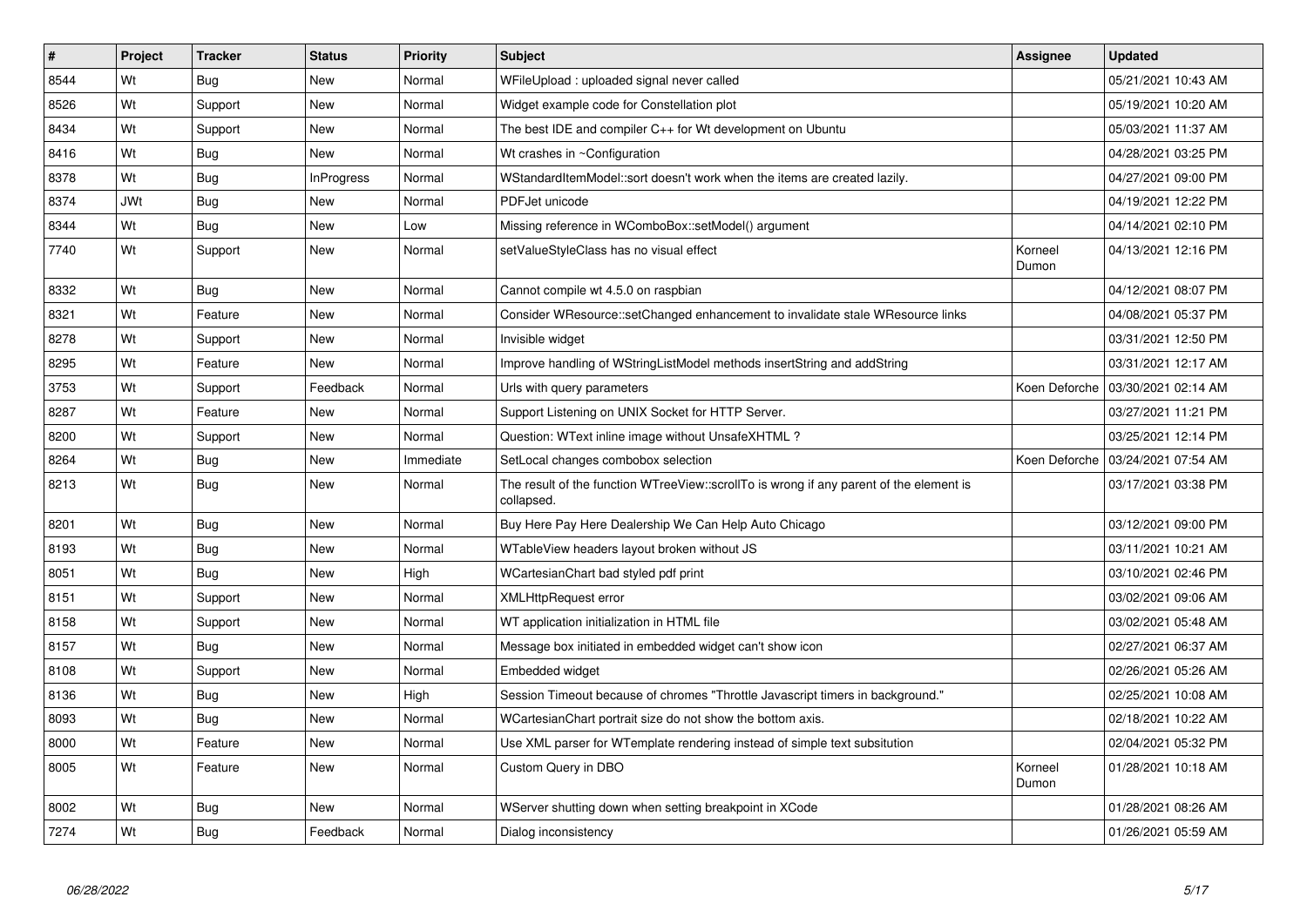| ∦    | Project | <b>Tracker</b> | <b>Status</b> | Priority | Subject                                                                                                                           | <b>Assignee</b> | <b>Updated</b>      |
|------|---------|----------------|---------------|----------|-----------------------------------------------------------------------------------------------------------------------------------|-----------------|---------------------|
| 7992 | Wt      | Feature        | New           | Normal   | Ability to get/set image encoding or implementation dependent properties for<br>WRasterImage?                                     |                 | 01/20/2021 03:54 PM |
| 7976 | Wt      | Support        | New           | Normal   | WAbstractItemView and Drag and Drop                                                                                               |                 | 01/19/2021 11:52 AM |
| 7970 | Wt      | <b>Bug</b>     | New           | Normal   | wthttp server may terminate after uncaught exception                                                                              |                 | 01/11/2021 08:43 PM |
| 7009 | Wt      | Bug            | New           | Normal   | WPopupMenu destruction when inside a WMenuItem                                                                                    |                 | 01/08/2021 01:06 PM |
| 7958 | Wt      | Bug            | New           | Normal   | When progressive bootstrap is enabled, setting a WContainerWidget's tag name to "form"<br>causes it to be skipped in the DOM tree |                 | 01/06/2021 02:19 PM |
| 7881 | Wt      | <b>Bug</b>     | <b>New</b>    | Normal   | Modal dialog, which should be inaccessible in parallel, is getting nested                                                         |                 | 01/05/2021 05:58 PM |
| 7937 | Wt      | Support        | Feedback      | Normal   | Installing Wt on Windows with MSYS2                                                                                               |                 | 12/27/2020 02:55 PM |
| 6584 | Wt      | Feature        | New           | Normal   | Make X-Frame-Options a configuration option                                                                                       |                 | 12/15/2020 03:15 PM |
| 7915 | Wt      | Bug            | New           | Normal   | memory leak in WCartesianChart (wt3.7.0)                                                                                          |                 | 12/15/2020 03:14 PM |
| 7917 | Wt      | Bug            | New           | Normal   | Wt internal error; code:undefined, description: Cannot read property 'ClassName' of null                                          |                 | 12/15/2020 02:23 PM |
| 7910 | Wt      | Support        | <b>New</b>    | Low      | Pointing to CSS file : absolute path is ignored                                                                                   |                 | 12/12/2020 08:51 PM |
| 7903 | Wt      | Bug            | New           | Normal   | Drag and drop between two views can throw.                                                                                        |                 | 12/08/2020 08:23 AM |
| 7898 | Wt      | Bug            | New           | Low      | Thread sanitizer reports race on JSlot::nextFid_ (and will likely report one in WObject as<br>well: nextObild )                   |                 | 12/07/2020 03:39 PM |
| 7894 | Wt      | Feature        | <b>New</b>    | Normal   | Add more HTML5 input types                                                                                                        |                 | 12/07/2020 01:32 PM |
| 7897 | Wt      | Bug            | New           | Normal   | Log axis scale maps value 0 to minimum of axis                                                                                    |                 | 12/07/2020 01:21 PM |
| 7890 | Wt      | Support        | New           | Normal   | WTreeView and Drag and Drop                                                                                                       |                 | 12/04/2020 11:12 AM |
| 7888 | Wt      | Bug            | New           | Normal   | WStringListModel::setItemData works not correct                                                                                   |                 | 12/03/2020 03:26 PM |
| 7800 | Wt      | Bug            | <b>New</b>    | Normal   | WCartesianChart renders barseries over axis                                                                                       |                 | 12/03/2020 02:59 PM |
| 7871 | Wt      | <b>Bug</b>     | New           | Normal   | stuck "Loading" indication                                                                                                        |                 | 11/24/2020 10:38 PM |
| 6623 | Wt      | Feature        | New           | Normal   | Support ES6 moudle javascript                                                                                                     |                 | 11/13/2020 05:02 PM |
| 7856 | Wt      | <b>Bug</b>     | New           | Normal   | Native WSIider not working on progressive bootstrap                                                                               |                 | 11/13/2020 10:34 AM |
| 7602 | Wt      | Feature        | New           | Normal   | Add support for Dbo backend SQLite encryption using SQLCipher                                                                     |                 | 11/04/2020 04:12 PM |
| 6593 | Wt      | Support        | Feedback      | Normal   | WtTestCookie: why is this cookie set by Wt?                                                                                       |                 | 10/31/2020 10:51 PM |
| 7810 | Wt      | <b>Bug</b>     | New           | Normal   | measureText() not accurate                                                                                                        |                 | 10/31/2020 07:09 PM |
| 7788 | Wt      | Bug            | New           | Normal   | Signal with big string does not trigger the fallback function                                                                     |                 | 10/30/2020 09:52 AM |
| 7769 | Wt      | Bug            | New           | Normal   | Mandelbrot example not working on Ubuntu                                                                                          |                 | 10/28/2020 04:42 PM |
| 7794 | Wt      | Bug            | New           | Normal   | WProgressBar can generate invalid HTML code.                                                                                      |                 | 10/22/2020 03:21 PM |
| 7786 | Wt      | Feature        | New           | Normal   | WStandardItemModel::insertRow returns void instead of WStandardItem*                                                              |                 | 10/21/2020 12:44 PM |
| 7790 | Wt      | Bug            | New           | Normal   | WidentityProxyModel does not forward a call of sort method to the source model.                                                   |                 | 10/20/2020 04:11 PM |
| 7756 | Wt      | <b>Bug</b>     | New           | Normal   | WLayout with JavaScript implementaion does not receive size change event if the trigger<br>was WTextArea.                         |                 | 10/20/2020 03:41 PM |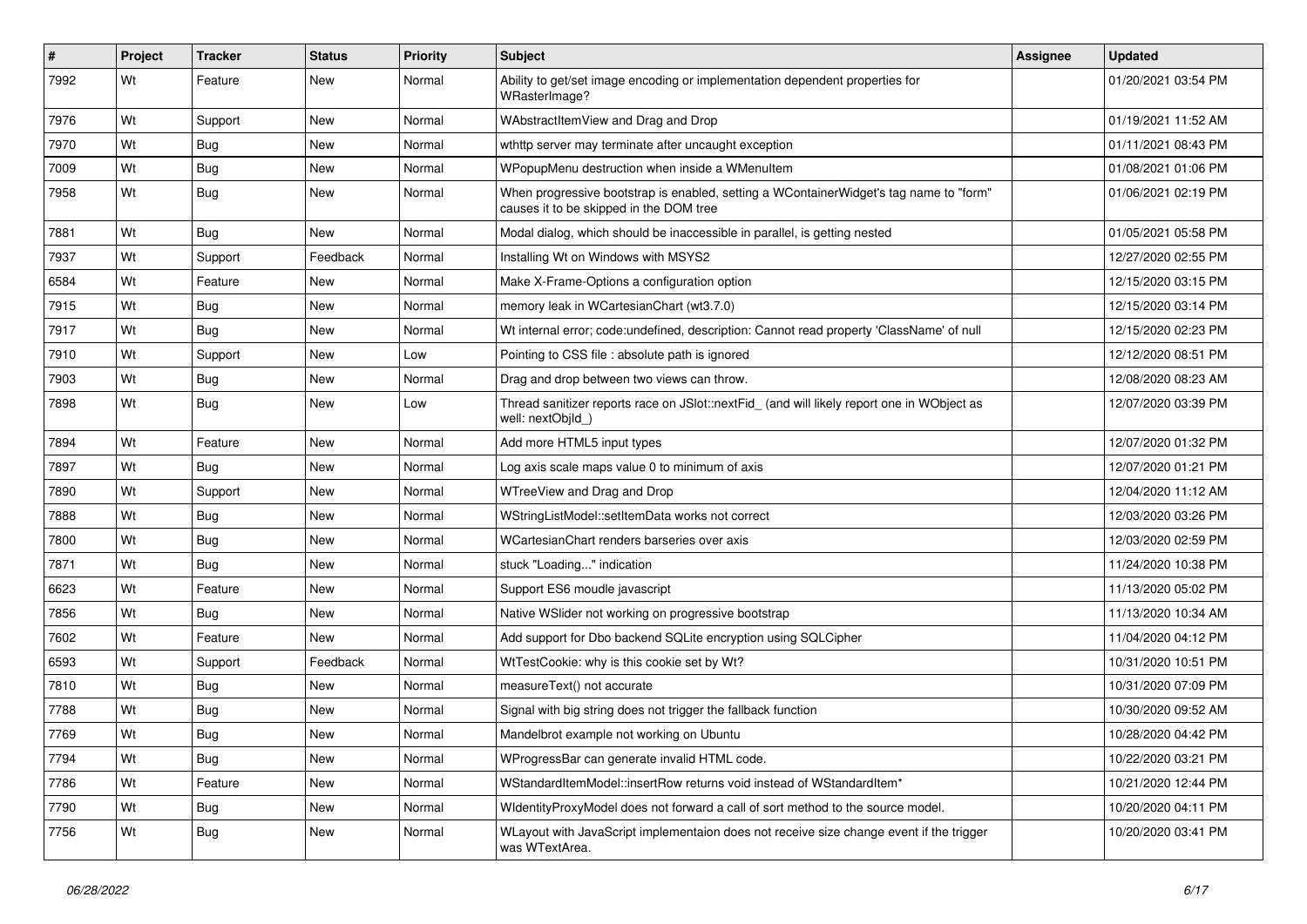| #    | Project    | <b>Tracker</b> | <b>Status</b>     | <b>Priority</b> | <b>Subject</b>                                                                                                                                       | <b>Assignee</b> | <b>Updated</b>                      |
|------|------------|----------------|-------------------|-----------------|------------------------------------------------------------------------------------------------------------------------------------------------------|-----------------|-------------------------------------|
| 7787 | Wt         | Bug            | New               | Normal          | WContainer setLayout calls overriden clear()                                                                                                         |                 | 10/17/2020 05:14 PM                 |
| 7785 | Wt         | Feature        | New               | Normal          | "key" property support                                                                                                                               |                 | 10/16/2020 04:31 PM                 |
| 7757 | Wt         | Support        | New               | Normal          | WebSession [error] "Wt: fatal error: Script id mismatch"                                                                                             |                 | 10/09/2020 08:59 AM                 |
| 7748 | Wt         | Bug            | <b>New</b>        | Normal          | WStringListModel does not support restoring of raw indexes.                                                                                          |                 | 10/06/2020 02:47 PM                 |
| 7707 | Wt         | <b>Bug</b>     | New               | Low             | Toggling visibility for WTreeView on column 0 breaks webserver                                                                                       |                 | 09/15/2020 10:52 AM                 |
| 7710 | Wt         | Support        | New               | Normal          | Continuations and WResource lifespan                                                                                                                 |                 | 09/11/2020 11:09 AM                 |
| 7709 | Wt         | Feature        | New               | Normal          | <b>Add Cursors</b>                                                                                                                                   |                 | 09/08/2020 02:43 PM                 |
| 7703 | Wt         | Bug            | New               | Urgent          | Issue with wt-4.4.0 WStackedWidget/Help needed                                                                                                       |                 | 09/04/2020 08:24 PM                 |
| 6339 | <b>JWt</b> | Bug            | New               | Normal          | JWt widget gallery nav bar title is Wt widget gallery (should be JWt?)                                                                               |                 | 07/14/2020 07:39 AM                 |
| 7093 | Wt         | Bug            | Feedback          | Normal          | Deadlock when chaining http-requests                                                                                                                 |                 | 07/07/2020 05:18 PM                 |
| 7600 | Wt         | Bug            | Feedback          | Normal          | WFileUpload Fails with Large Files                                                                                                                   |                 | 06/24/2020 02:14 PM                 |
| 2829 | Wt         | Bug            | Feedback          | Normal          | Possible bug in Wt::WDateTime                                                                                                                        |                 | 06/21/2020 05:07 PM                 |
| 7596 | Wt         | Bug            | <b>New</b>        | Low             | WWebWidget::domElementType() pure virtual not in documentation                                                                                       |                 | 06/05/2020 05:56 PM                 |
| 7593 | Wt         | Support        | New               | Normal          | ERR NETWORK CHANGED error                                                                                                                            |                 | 06/04/2020 10:04 AM                 |
| 7581 | Wt         | Feature        | <b>New</b>        | Normal          | isapi mode and internal path                                                                                                                         |                 | 05/25/2020 12:46 PM                 |
| 7579 | Wt         | Bug            | New               | Urgent          | Payal Rest API                                                                                                                                       |                 | 05/22/2020 11:50 PM                 |
| 7550 | Wt         | Bug            | <b>InProgress</b> | Normal          | WGridLayout does not work inside of WStackedWidget                                                                                                   |                 | Koen Deforche   05/11/2020 01:34 PM |
| 4857 | Wt         | Support        | Feedback          | High            | How to get XML working?                                                                                                                              |                 | 04/20/2020 03:55 AM                 |
| 7516 | Wt         | Bug            | New               | Normal          | Calling WMenu::select(nullptr) from internalPathChanged event handler ends with<br>SIGSEGV (endless recursion)                                       |                 | 04/08/2020 06:02 PM                 |
| 7514 | Wt         | <b>Bug</b>     | <b>New</b>        | High            | Interactive charts does not work with progressive bootstrap enabled                                                                                  |                 | 04/08/2020 11:42 AM                 |
| 7512 | Wt         | Bug            | New               | Normal          | Auth Widget is leaking information about existing users                                                                                              |                 | 04/07/2020 02:52 PM                 |
| 7363 | Wt         | Feature        | New               | Low             | Access to Mail::Message::attachments()                                                                                                               |                 | 04/06/2020 09:30 PM                 |
| 7454 | Wt         | Support        | New               | Normal          | Popup in layout-based design                                                                                                                         |                 | 04/01/2020 11:30 AM                 |
| 7503 | Wt         | Feature        | New               | Normal          | Support for Forwarded header when determining client address.                                                                                        |                 | 03/24/2020 05:09 PM                 |
| 7481 | Wt         | Bug            | New               | Normal          | Having a long running command with a processEvents() call in it together with a timer can<br>result in clicked events being processed too many times |                 | 03/05/2020 11:25 AM                 |
| 7479 | Wt         | Bug            | <b>New</b>        | Normal          | WResource Multipart Request - Error parsing CGI request                                                                                              |                 | 03/04/2020 06:19 PM                 |
| 7465 | Wt         | Feature        | New               | Normal          | HTTP status code: 429 Too Many Requests (RFC 6585)                                                                                                   |                 | 03/03/2020 07:29 PM                 |
| 7478 | Wt         | <b>Bug</b>     | New               | Normal          | Editing column in wtableview                                                                                                                         |                 | 02/28/2020 10:04 PM                 |
| 7477 | Wt         | <b>Bug</b>     | <b>New</b>        | Normal          | Wt Axis zoomRangeChanged won't fire when adding/removing a series                                                                                    |                 | 02/27/2020 11:32 AM                 |
| 7464 | Wt         | Support        | New               | Normal          | Apache2 mod_fcgid internal path                                                                                                                      |                 | 02/24/2020 02:39 PM                 |
| 7450 | Wt         | Feature        | New               | Normal          | Allow for the filesystem implementation to be switched to std::filesystem                                                                            |                 | 02/10/2020 02:19 PM                 |
| 7346 | Wt         | Support        | Feedback          | Normal          | Using WStandardItemModel and getting error: Wt internal error: Unexpected token: '-'                                                                 |                 | 02/06/2020 05:50 PM                 |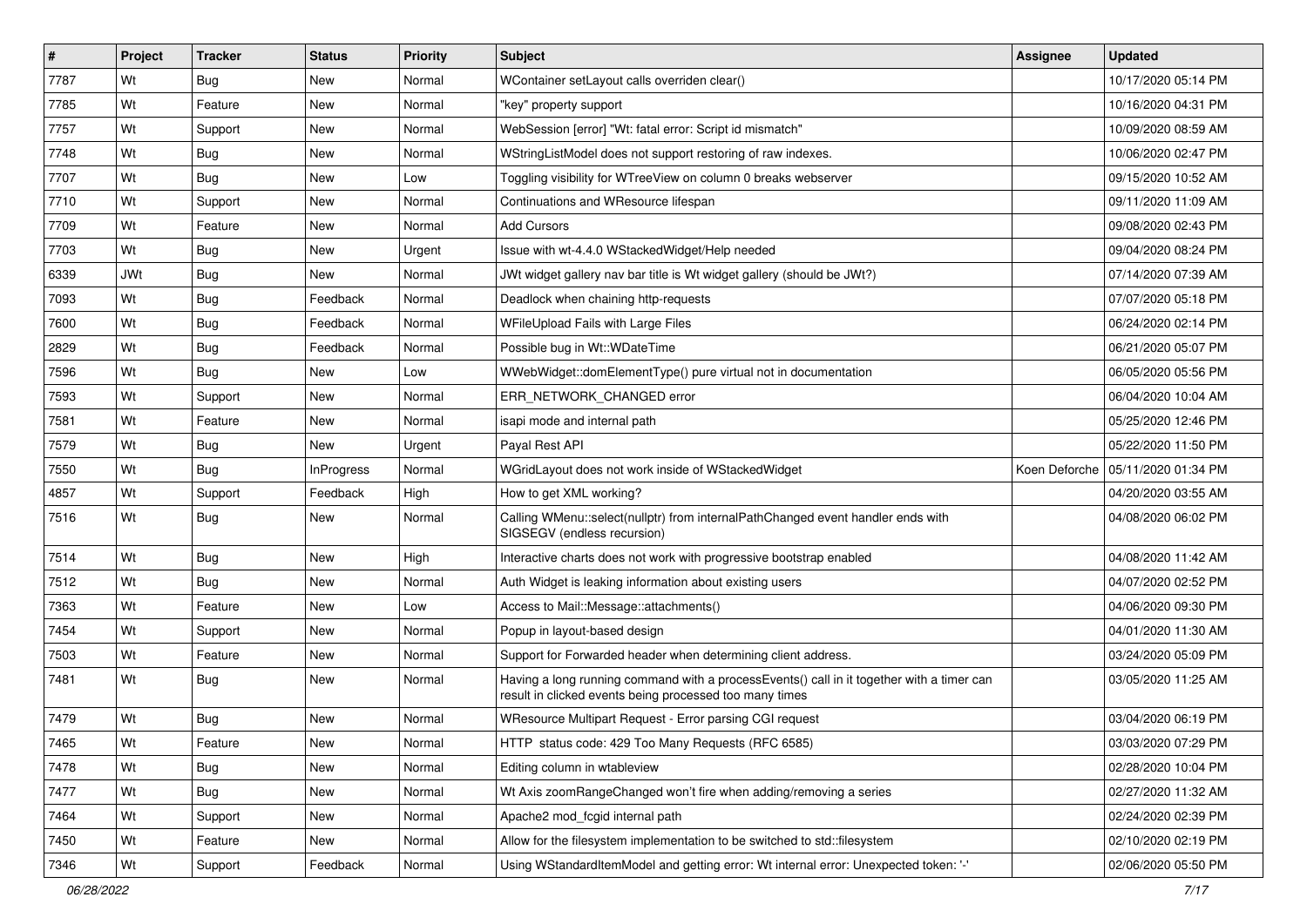| #    | Project | <b>Tracker</b> | <b>Status</b> | <b>Priority</b> | <b>Subject</b>                                                                                           | Assignee | <b>Updated</b>      |
|------|---------|----------------|---------------|-----------------|----------------------------------------------------------------------------------------------------------|----------|---------------------|
| 7440 | Wt      | Bug            | New           | Normal          | WTimer results in excessive browser CPU and memory usage when connection is lost                         |          | 02/05/2020 09:57 AM |
| 7426 | Wt      | Support        | New           | Normal          | Wt::Response::createContinuation() with streaming                                                        |          | 02/04/2020 06:38 PM |
| 7396 | Wt      | Bug            | <b>New</b>    | Normal          | WTreeView not working when hidden during construction                                                    |          | 01/30/2020 05:13 PM |
| 7351 | Wt      | Feature        | New           | Low             | Give Date Edit alternative calendar                                                                      |          | 01/30/2020 12:44 PM |
| 7424 | Wt      | Bug            | <b>New</b>    | Normal          | WContainerWidget::setContentAlignment() has no effect when item is hidden                                |          | 01/27/2020 10:24 AM |
| 7401 | Wt      | Bug            | New           | Normal          | removal of ' <meta content="noindex, nofollow" name="robots"/> '                                         |          | 01/16/2020 05:27 PM |
| 7373 | Wt      | Support        | <b>New</b>    | Normal          | SEH Exception on Wt:DBO rollback                                                                         |          | 01/08/2020 10:31 AM |
| 7385 | Wt      | Feature        | New           | Normal          | More Dynamic Paths                                                                                       |          | 01/06/2020 05:17 PM |
| 7389 | Wt      | Feature        | New           | Low             | WTable: support <caption></caption>                                                                      |          | 01/03/2020 11:20 AM |
| 5807 | Wt      | Bug            | New           | Normal          | WMediaPlayer custom time text widgets working                                                            |          | 12/23/2019 01:35 PM |
| 7367 | Wt      | Bug            | New           | Normal          | Validators: delay validation until user has entered something                                            |          | 12/12/2019 03:48 PM |
| 7349 | Wt      | Feature        | New           | Normal          | Add WebGL 2.0 support (Equivalent to OpenGL ES 3) to WGLWidget                                           |          | 12/05/2019 04:52 PM |
| 7314 | Wt      | Support        | New           | High            | Worker-Thread-Warning: "Wt: attachThread(): no thread is holding this application's lock?"               |          | 11/07/2019 12:48 PM |
| 7292 | Wt      | Bug            | New           | Normal          | Refresh token and access type                                                                            |          | 10/28/2019 06:44 PM |
| 7295 | Wt      | Bug            | New           | Low             | WFileUpload is nearly always unresponsive when app is linked to wtfcgi                                   |          | 10/25/2019 12:16 AM |
| 7275 | Wt      | Bug            | Feedback      | Normal          | WDateTime + Dbo bug                                                                                      |          | 10/15/2019 01:09 PM |
| 7278 | Wt      | Feature        | New           | Normal          | WFileUpload get selected file(s)                                                                         |          | 10/15/2019 11:10 AM |
| 7281 | Wt      | Bug            | New           | Normal          | WFileUpload keeps previously applied styling when enableAjax() is called                                 |          | 10/14/2019 01:36 PM |
| 4904 | Wt      | Feature        | New           | Normal          | Get Browser Windowsize                                                                                   |          | 10/05/2019 02:30 PM |
| 7268 | Wt      | Bug            | Feedback      | Normal          | Session timeout issues                                                                                   |          | 10/04/2019 02:59 PM |
| 7260 | Wt      | Bug            | Confirmed     | Normal          | WStandardItemModel::removeRows ajaxMode() assertion fail after upgrading to 3.4.1                        |          | 09/27/2019 10:45 AM |
| 7235 | Wt      | Bug            | Feedback      | High            | JavaScript error - exception_description: Not enough storage is available to complete this<br>operation. |          | 09/26/2019 03:56 PM |
| 7230 | Wt      | Bug            | Confirmed     | Normal          | Wt4, WVBoxLayout->setResizable not working, children not visible                                         |          | 09/12/2019 11:51 AM |
| 7187 | Wt      | Bug            | Feedback      | Normal          | contents of WTabWidget not stretching in height                                                          |          | 09/09/2019 09:54 PM |
| 1113 | Wt      | Feature        | New           | Normal          | Send logs to SYSLOG Server using RFC 5424                                                                |          | 08/21/2019 06:13 PM |
| 7197 | Wt      | Bug            | New           | Low             | WSpinBox/WDoubleSpinBox valueChanged() is not emitted when connected after the<br>spinbox is rendered    |          | 08/14/2019 12:57 PM |
| 7196 | Wt      | Bug            | New           | Normal          | Pango 1.44 deprecation warnings                                                                          |          | 08/14/2019 12:30 PM |
| 7124 | Wt      | Support        | Feedback      | Normal          | Wt Bad Allocation messages, how can I prevent these?                                                     |          | 08/05/2019 12:49 PM |
| 7020 | Wt      | <b>Bug</b>     | New           | Normal          | Wt progress bar disable style                                                                            |          | 08/05/2019 12:46 PM |
| 7168 | Wt      | Feature        | New           | Normal          | Access to authorization token                                                                            |          | 08/04/2019 09:00 PM |
| 7144 | Wt      | <b>Bug</b>     | New           | Normal          | WTreeNode: Wether child-node is selectable depends on parent-node                                        |          | 07/18/2019 01:42 PM |
| 7142 | Wt      | Support        | New           | Normal          | WStringListModel updated in slot does not work as expected                                               |          | 07/18/2019 09:53 AM |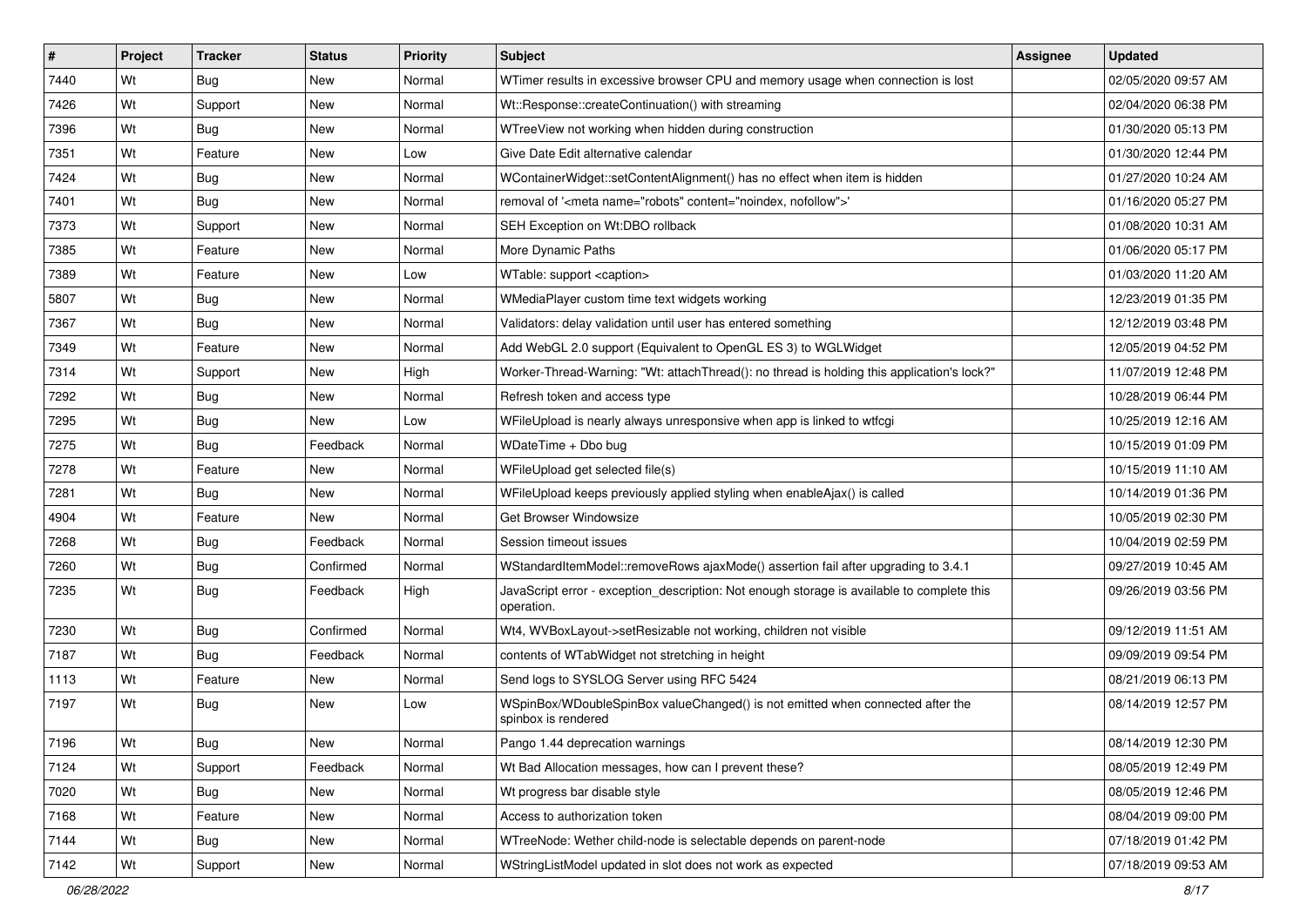| #    | Project | <b>Tracker</b> | <b>Status</b>     | <b>Priority</b> | <b>Subject</b>                                                                                    | <b>Assignee</b> | <b>Updated</b>                       |
|------|---------|----------------|-------------------|-----------------|---------------------------------------------------------------------------------------------------|-----------------|--------------------------------------|
| 7082 | Wt      | Bug            | InProgress        | Normal          | Regression WStackedWidget in layout with overflow can lose scrollbar on animated<br>transition    |                 | Koen Deforche   06/13/2019 12:31 PM  |
| 6817 | Wt      | <b>Bug</b>     | New               | High            | [v3][v4]][Dbo] Force the inclusion of file Wt/Dbo/Dbo (or Wt/Dbo/Dbo.h vor v4)                    |                 | 06/11/2019 01:16 PM                  |
| 6754 | Wt      | Feature        | New               | Low             | CSS files get cached with 30 days expiration period                                               |                 | 06/11/2019 01:04 PM                  |
| 7054 | Wt      | <b>Bug</b>     | <b>InProgress</b> | Normal          | WTableView can lose synchronization during resize and display "Loading" when data is<br>available |                 | Roel Standaert   05/31/2019 09:51 AM |
| 6440 | Wt      | Support        | Feedback          | Normal          | Is there way to implement HTTP Server Push Streaming with WT?                                     |                 | 05/24/2019 01:34 PM                  |
| 7040 | Wt      | <b>Bug</b>     | <b>New</b>        | Normal          | Generated javascript can execute out-of-sequence due to a timing issue with require()             |                 | 05/12/2019 05:29 PM                  |
| 7035 | Wt      | <b>Bug</b>     | <b>New</b>        | Normal          | Wt.js can generate requests that exceed server defaults                                           |                 | 05/03/2019 05:27 PM                  |
| 7010 | Wt      | Support        | New               | Normal          | WTreeView                                                                                         |                 | 04/22/2019 09:46 AM                  |
| 7001 | Wt      | <b>Bug</b>     | New               | Low             | wt-4 build issue on new ubuntu 18.04                                                              |                 | 04/13/2019 01:26 PM                  |
| 6887 | Wt      | Bug            | New               | Normal          | WVideo on iphone inconsistencies                                                                  |                 | 02/08/2019 10:09 AM                  |
| 6195 | Wt      | Feature        | New               | Normal          | Boost::Beast HTTP/S and WebSockets library                                                        |                 | 12/14/2018 04:50 PM                  |
| 6215 | Wt      | Bug            | Feedback          | Normal          | WApplication::setTitle doesn't update <title> in HTML header.</title>                             |                 | 12/14/2018 04:48 PM                  |
| 6219 | Wt      | Bug            | <b>New</b>        | High            | Multiple transient WDialogs                                                                       |                 | 12/14/2018 04:48 PM                  |
| 6302 | Wt      | Bug            | <b>New</b>        | Low             | MVC Table Views from the Widget Gallery can't sort numbers                                        |                 | 12/14/2018 04:47 PM                  |
| 6347 | Wt      | <b>Bug</b>     | New               | Normal          | Layout Direction issue                                                                            |                 | 12/14/2018 04:47 PM                  |
| 6354 | Wt      | Feature        | New               | Low             | <b>WTextArea setCursorPosition</b>                                                                |                 | 12/14/2018 04:46 PM                  |
| 6487 | Wt      | <b>Bug</b>     | New               | Normal          | WTree not interactive without JavaScript (works in 3.3.10)                                        |                 | 12/14/2018 04:45 PM                  |
| 6587 | Wt      | <b>Bug</b>     | <b>New</b>        | Low             | stod() problem                                                                                    |                 | 12/14/2018 04:45 PM                  |
| 6601 | Wt      | <b>Bug</b>     | <b>InProgress</b> | Normal          | Window scroll bars gone quite recently                                                            | Koen Deforche   | 12/14/2018 04:44 PM                  |
| 6657 | Wt      | Bug            | New               | Normal          | Cannot destroy WPopupWidget when it's hidden without invoking undefined behaviour                 |                 | 12/14/2018 04:43 PM                  |
| 6296 | Wt      | Bug            | New               | Normal          | WPanel children overflow border                                                                   |                 | 12/14/2018 04:39 PM                  |
| 6293 | Wt      | <b>Bug</b>     | Feedback          | Normal          | Regression in 3.3.9 for bug #1947                                                                 |                 | Koen Deforche   12/14/2018 04:39 PM  |
| 6762 | Wt      | Bug            | New               | Normal          | Unicode in mail attachement file name                                                             |                 | 11/26/2018 01:00 PM                  |
| 6752 | Wt      | Bug            | New               | Normal          | Wt::WString::trn override issue                                                                   |                 | 11/17/2018 03:39 PM                  |
| 6749 | Wt      | Bug            | New               | Normal          | WebController sessionCount mutex missing?                                                         |                 | 11/16/2018 12:55 PM                  |
| 6731 | Wt      | Feature        | <b>New</b>        | Normal          | Wt online demo: Drag drop is not working using touch.                                             |                 | 11/14/2018 03:45 AM                  |
| 6722 | Wt      | <b>Bug</b>     | <b>New</b>        | Normal          | high number of bar charts failure                                                                 |                 | Roel Standaert   11/12/2018 05:10 PM |
| 6692 | Wt      | Support        | Feedback          | Normal          | Question: Offline update of WStandardItemModel                                                    |                 | 11/01/2018 01:19 AM                  |
| 6682 | Wt      | Support        | New               | Normal          | Does Wt tabwidget support icon on the tab?                                                        |                 | 10/28/2018 04:37 AM                  |
| 6674 | Wt      | <b>Bug</b>     | New               | Normal          | WFileDropWidget_worker.min.js but no WFileDropWidget_worker.js                                    |                 | 10/22/2018 09:28 PM                  |
| 6669 | Wt      | Support        | Feedback          | Normal          | During installation some incluide directories have wrong permissions                              |                 | 10/17/2018 11:23 AM                  |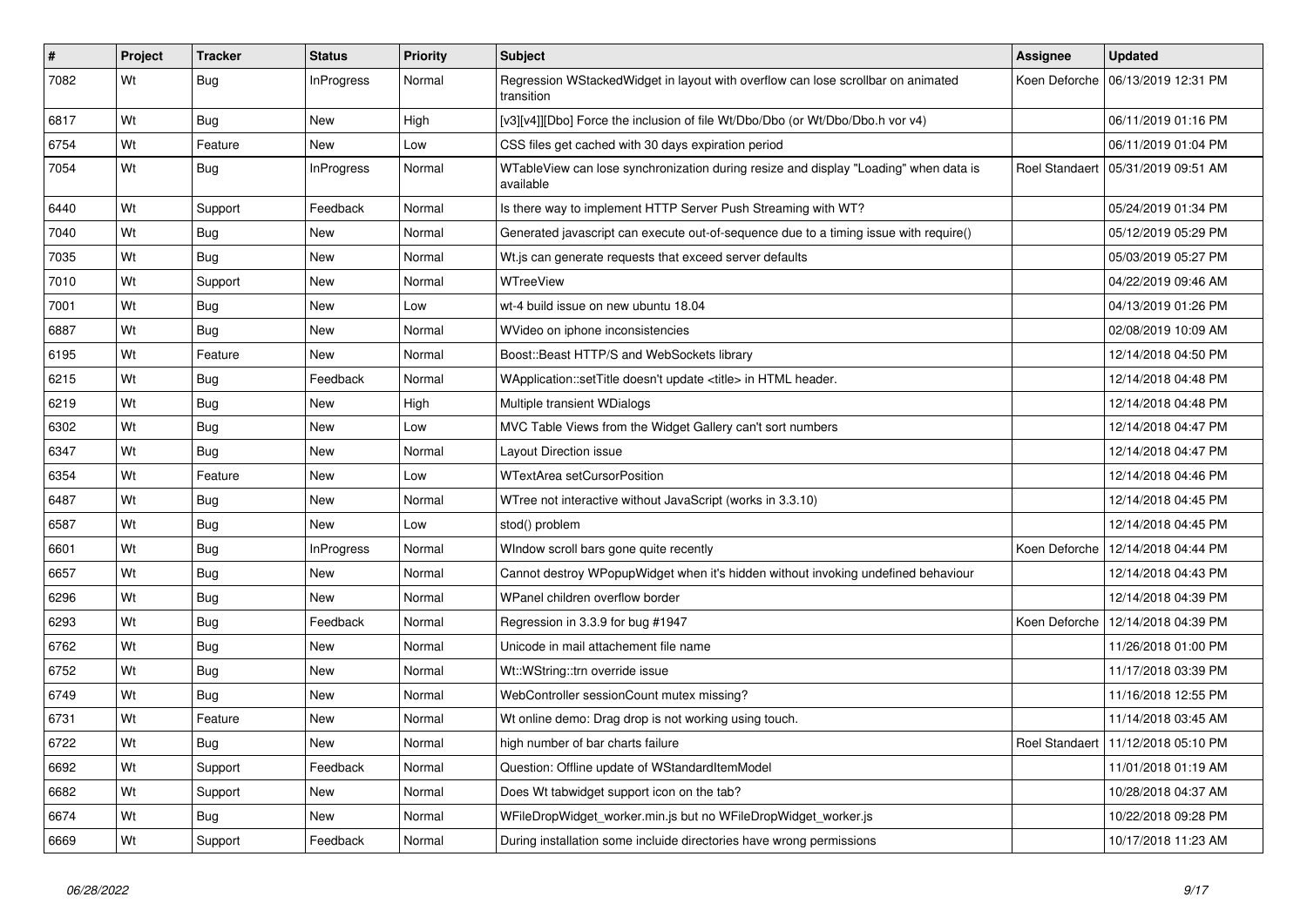| $\sharp$ | Project    | <b>Tracker</b> | <b>Status</b>     | <b>Priority</b> | Subject                                                                                                               | <b>Assignee</b>  | <b>Updated</b>                       |
|----------|------------|----------------|-------------------|-----------------|-----------------------------------------------------------------------------------------------------------------------|------------------|--------------------------------------|
| 5915     | Wt         | <b>Bug</b>     | New               | Normal          | Generated javascript causes sometimes Wt internal error - Wt internal error; undefined,<br>description: j7406 is null |                  | 10/12/2018 05:16 PM                  |
| 6635     | Wt         | <b>Bug</b>     | New               | Normal          | WT DBO Segmentation Fault with natural keys                                                                           |                  | 09/25/2018 04:33 PM                  |
| 6609     | Wt         | <b>Bug</b>     | <b>InProgress</b> | Normal          | FlexLayoutImpl.js hard-code children's overflow to hidden.                                                            |                  | Koen Deforche   09/14/2018 11:19 AM  |
| 6592     | Wt         | Bug            | Feedback          | High            | Menus not working on latest git version                                                                               |                  | 09/07/2018 01:01 PM                  |
| 6579     | Wt         | Feature        | New               | Normal          | Keep-alive time just for first signal                                                                                 |                  | 09/03/2018 03:01 PM                  |
| 6176     | Wt         | Bug            | Feedback          | High            | Wt internal error; code: 5, description: String contains an invalid character - since Update to<br>3.3.9              |                  | 08/30/2018 04:16 PM                  |
| 6044     | Wt         | <b>Bug</b>     | New               | Normal          | WTabWidget and flex-layout                                                                                            |                  | 08/27/2018 11:41 AM                  |
| 6533     | Wt         | <b>Bug</b>     | <b>New</b>        | Normal          | wt port in vcpkg                                                                                                      |                  | 08/14/2018 10:36 AM                  |
| 6342     | Wt         | Bug            | Feedback          | Normal          | Leak in Wt::Http::Request::parseFormUrlEncoded                                                                        |                  | 06/22/2018 10:15 AM                  |
| 6443     | Wt         | Feature        | New               | Normal          | JWT token support                                                                                                     |                  | 06/12/2018 11:29 AM                  |
| 6434     | Wt         | Bug            | <b>New</b>        | Normal          | WIntValidator: inputFilter does not accept decimal separator                                                          |                  | 06/05/2018 10:19 AM                  |
| 6344     | Wt         | <b>Bug</b>     | Feedback          | Urgent          | Wt::Http::Request getUploadedFile or uploadedFiles always empty                                                       |                  | 05/28/2018 04:27 PM                  |
| 6405     | Wt         | <b>Bug</b>     | <b>New</b>        | Normal          | Signal not exposed                                                                                                    |                  | 05/28/2018 12:30 PM                  |
| 6377     | Wt         | Feature        | Feedback          | Normal          | Wt::Dbo::createTables if table already exists                                                                         |                  | 05/22/2018 11:08 AM                  |
| 6374     | Wt         | Feature        | <b>New</b>        | Low             | WStringStream lacks operator<<() overloads for const char* and unsigned int.                                          |                  | 05/18/2018 09:33 AM                  |
| 6348     | Wt         | Support        | New               | Normal          | Wt::WFileUpload::setDisplayWidget                                                                                     | Korneel<br>Dumon | 05/02/2018 05:37 PM                  |
| 6235     | Wt         | <b>Bug</b>     | New               | Normal          | Wt4.0.2: In certain case, removeFromParent() is not working.                                                          |                  | 05/02/2018 11:57 AM                  |
| 6338     | <b>JWt</b> | Bug            | <b>New</b>        | Normal          | widget gallery: mvc tree is empty                                                                                     |                  | 04/13/2018 04:02 PM                  |
| 6332     | Wt         | Bug            | New               | Normal          | Documentation for Wt::Signals and Wt::Signals::connection missing in Wt 4                                             |                  | 04/12/2018 10:45 AM                  |
| 6205     | Wt         | <b>Bug</b>     | Feedback          | Normal          | Wt Error: Wt: invalid ackId                                                                                           |                  | 04/12/2018 10:32 AM                  |
| 6228     | Wt         | Support        | Feedback          | Normal          | Cannot get wt.css/bootstrap.css                                                                                       |                  | 04/10/2018 03:44 PM                  |
| 6327     | Wt         | <b>Bug</b>     | <b>New</b>        | Normal          | tr function in WTemplate requires browser refresh after locale change                                                 |                  | 04/09/2018 03:35 PM                  |
| 6321     | Wt         | Bug            | Feedback          | High            | Keep-alive requests are not being sent after pressing a download button                                               |                  | 04/09/2018 12:20 PM                  |
| 6325     | Wt         | <b>Bug</b>     | Feedback          | Normal          | Can't find OpenSSL on Windows                                                                                         |                  | 04/08/2018 04:54 AM                  |
| 6292     | Wt         | Feature        | New               | Normal          | WBorderLayout suggestion: additional widgets for NE, NW, SE, SW                                                       |                  | 03/14/2018 11:31 PM                  |
| 6265     | Wt         | Support        | New               | Normal          | Is it possible to use a specific HTTP Status code as a result of an application logic error?                          |                  | 03/05/2018 11:32 AM                  |
| 4981     | Wt         | Support        | New               | Normal          | WTreeView + multiline items                                                                                           |                  | Roel Standaert   02/21/2018 04:37 PM |
| 6234     | Wt         | <b>Bug</b>     | New               | Normal          | Wt4.0.2: Documentation on WContainerWidget::setLayout() is outdated.                                                  |                  | 02/15/2018 09:09 AM                  |
| 6232     | Wt         | <b>Bug</b>     | Feedback          | High            | connectionMonitor invalid ackId                                                                                       |                  | 02/13/2018 03:23 PM                  |
| 6225     | Wt         | Feature        | New               | Normal          | Change license to include GPLv3                                                                                       |                  | 02/04/2018 12:12 PM                  |
| 6221     | Wt         | Feature        | New               | Normal          | Dbo: create indexes                                                                                                   |                  | 01/30/2018 07:59 PM                  |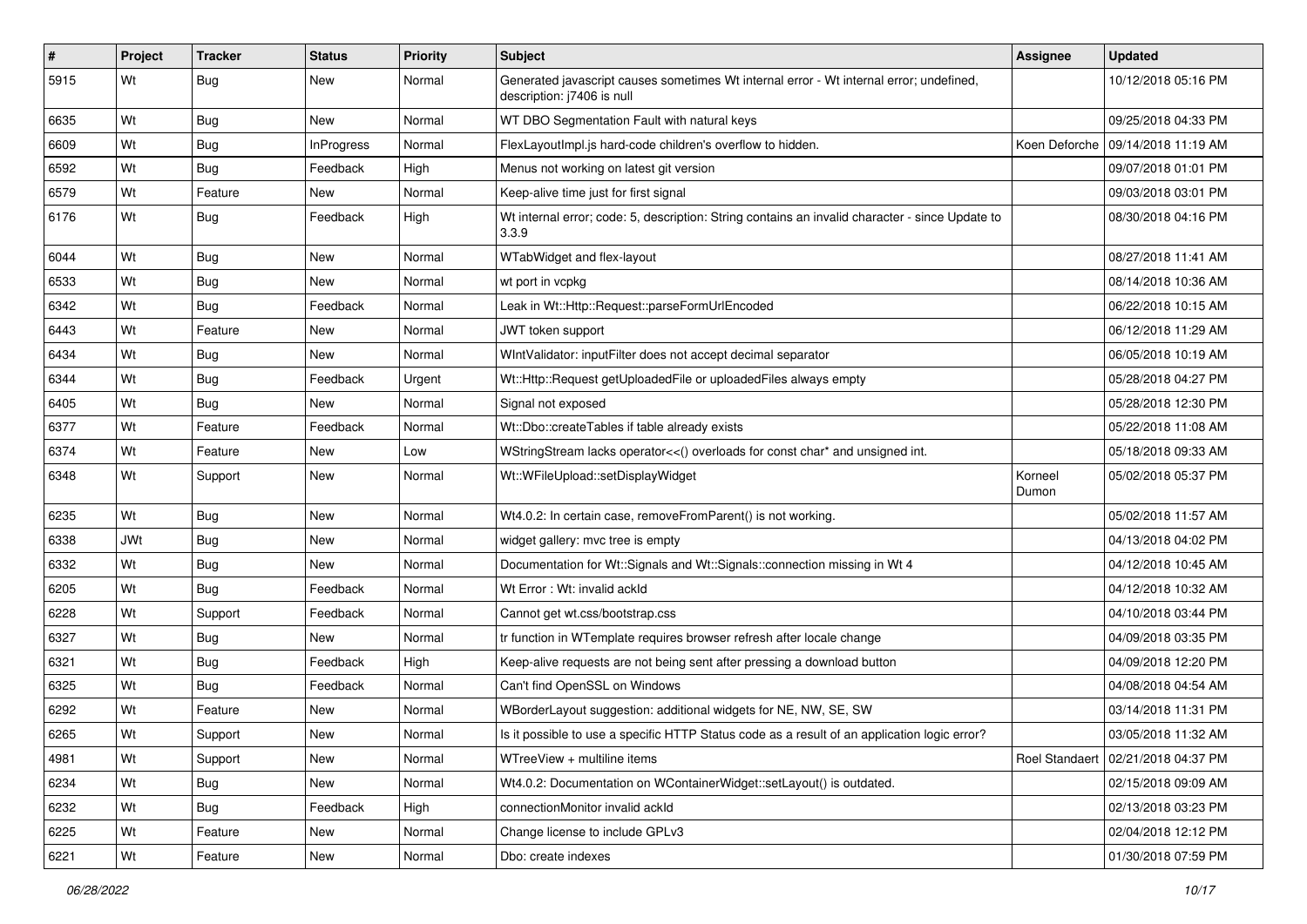| #    | Project | <b>Tracker</b> | <b>Status</b>     | <b>Priority</b> | Subject                                                                                                                        | Assignee         | <b>Updated</b>                       |
|------|---------|----------------|-------------------|-----------------|--------------------------------------------------------------------------------------------------------------------------------|------------------|--------------------------------------|
| 6207 | Wt      | Bug            | Feedback          | Normal          | WMediaPlayer: event ended is not raised for files with durations less than 4 seconds, some<br>timeUpdated events are also lost | Koen Deforche    | 01/26/2018 03:53 PM                  |
| 6213 | Wt      | Bug            | New               | Normal          | bootstrap progress-bar does not update correctly                                                                               |                  | Roel Standaert   01/22/2018 12:48 PM |
| 5559 | Wt      | Bug            | Feedback          | Normal          | Server push - concurrency issue                                                                                                |                  | Roel Standaert 101/16/2018 02:41 PM  |
| 6203 | Wt      | Support        | New               | Normal          | Using custom WProgressBar with WMediaPlayer                                                                                    |                  | 01/14/2018 12:16 PM                  |
| 6196 | Wt      | Bug            | New               | Normal          | Wt::WAbstractArea::id() is not returning the ID used in HTML                                                                   |                  | 01/08/2018 12:25 PM                  |
| 6194 | Wt      | Feature        | New               | Low             | WebAssembly support                                                                                                            |                  | 01/02/2018 11:27 AM                  |
| 6130 | Wt      | Feature        | New               | Normal          | Impossible to access entity relation of an entity returned from a function   Dbo load(): no<br>active transaction              |                  | 12/26/2017 01:07 PM                  |
| 6193 | Wt      | Feature        | New               | Normal          | Disable lightening non-selected curve color                                                                                    |                  | 12/21/2017 03:16 AM                  |
| 6189 | Wt      | Bug            | New               | Normal          | setCurrentIndex(-1) and setNoSelectionEnabled(true)                                                                            |                  | 12/18/2017 10:14 PM                  |
| 6105 | Wt      | Bug            | Feedback          | Normal          | setfocus                                                                                                                       |                  | 12/15/2017 04:27 PM                  |
| 6188 | Wt      | Bug            | New               | Normal          | Local anchor (#) doesn't work after Wt_3.3.6                                                                                   |                  | 12/14/2017 06:23 PM                  |
| 6185 | Wt      | Bug            | New               | Low             | The documentation for all Wt:: Json library classes is missing the needed #include                                             |                  | 12/13/2017 08:47 PM                  |
| 5808 | Wt      | Bug            | New               | Normal          | Wt 4.0.0-rc1 examples segfault on Alpine                                                                                       |                  | 12/05/2017 04:30 PM                  |
| 6160 | Wt      | Feature        | <b>InProgress</b> | Normal          | WFileDropWidget fallback to WFileUpload for mobile                                                                             | Korneel<br>Dumon | 11/22/2017 10:09 AM                  |
| 6159 | Wt      | Bug            | <b>New</b>        | Low             | Typos in the widget gallery web page                                                                                           |                  | 11/22/2017 10:08 AM                  |
| 6158 | Wt      | Bug            | New               | Normal          | Wt::WMenuItem documentation is incomplete                                                                                      |                  | 11/21/2017 10:34 PM                  |
| 6037 | Wt      | Bug            | Feedback          | Normal          | [v3] WTable::deteteRow() doesn't delete contents, just the row.                                                                |                  | 11/21/2017 05:51 PM                  |
| 6150 | Wt      | <b>Bug</b>     | New               | Normal          | WTableView edit missplacement (wt4)                                                                                            |                  | 11/20/2017 08:16 PM                  |
| 6140 | Wt      | Bug            | New               | Normal          | WPopupMenu not closing on pressing one of the items                                                                            |                  | 11/16/2017 08:41 AM                  |
| 6075 | Wt      | Bug            | New               | Low             | [Wt::Dbo] Add built-in type support for std::chrono::time_point and std::chrono::seconds                                       |                  | 11/09/2017 03:50 PM                  |
| 6098 | Wt      | Feature        | New               | Low             | Properly support enableAjax() in WGLWidget                                                                                     |                  | 11/02/2017 12:18 PM                  |
| 6076 | Wt      | <b>Bug</b>     | New               | Normal          | [Wt::Dbo] How to work with entities without parameter-less constructors (classes that<br>require an invariant)                 |                  | 10/31/2017 11:18 AM                  |
| 6072 | Wt      | Bug            | New               | Normal          | Unable to zoom or pan while the chart's data is being updated.                                                                 |                  | 10/30/2017 10:44 AM                  |
| 6070 | Wt      | Feature        | New               | Normal          | HTML5 geolocation                                                                                                              | Osman Zakir      | 10/29/2017 03:41 PM                  |
| 6069 | Wt      | Feature        | New               | Normal          | Google Maps geolocation API                                                                                                    | Osman Zakir      | 10/28/2017 11:43 PM                  |
| 6045 | Wt      | <b>Bug</b>     | New               | Normal          | WDoubleValidator: implement inputFilter()                                                                                      |                  | 10/25/2017 11:48 AM                  |
| 6028 | Wt      | <b>Bug</b>     | New               | Normal          | ItemIsXHTMLText flag in WAbstractChartModel causes crash when chart is rendered                                                | Roel Standaert   | 10/19/2017 08:33 PM                  |
| 5971 | Wt      | <b>Bug</b>     | Feedback          | High            | Wt Error                                                                                                                       | Roel Standaert   | 10/18/2017 05:52 PM                  |
| 6015 | Wt      | <b>Bug</b>     | New               | Normal          | Oscillation in Chrome at various zoom levels with layouts (WTableView)                                                         |                  | 10/17/2017 05:52 PM                  |
| 6014 | Wt      | <b>Bug</b>     | New               | Normal          | Oscillation in Chrome at various zoom levels with layouts (WPaintedWidget w/Areas)                                             |                  | 10/17/2017 05:04 PM                  |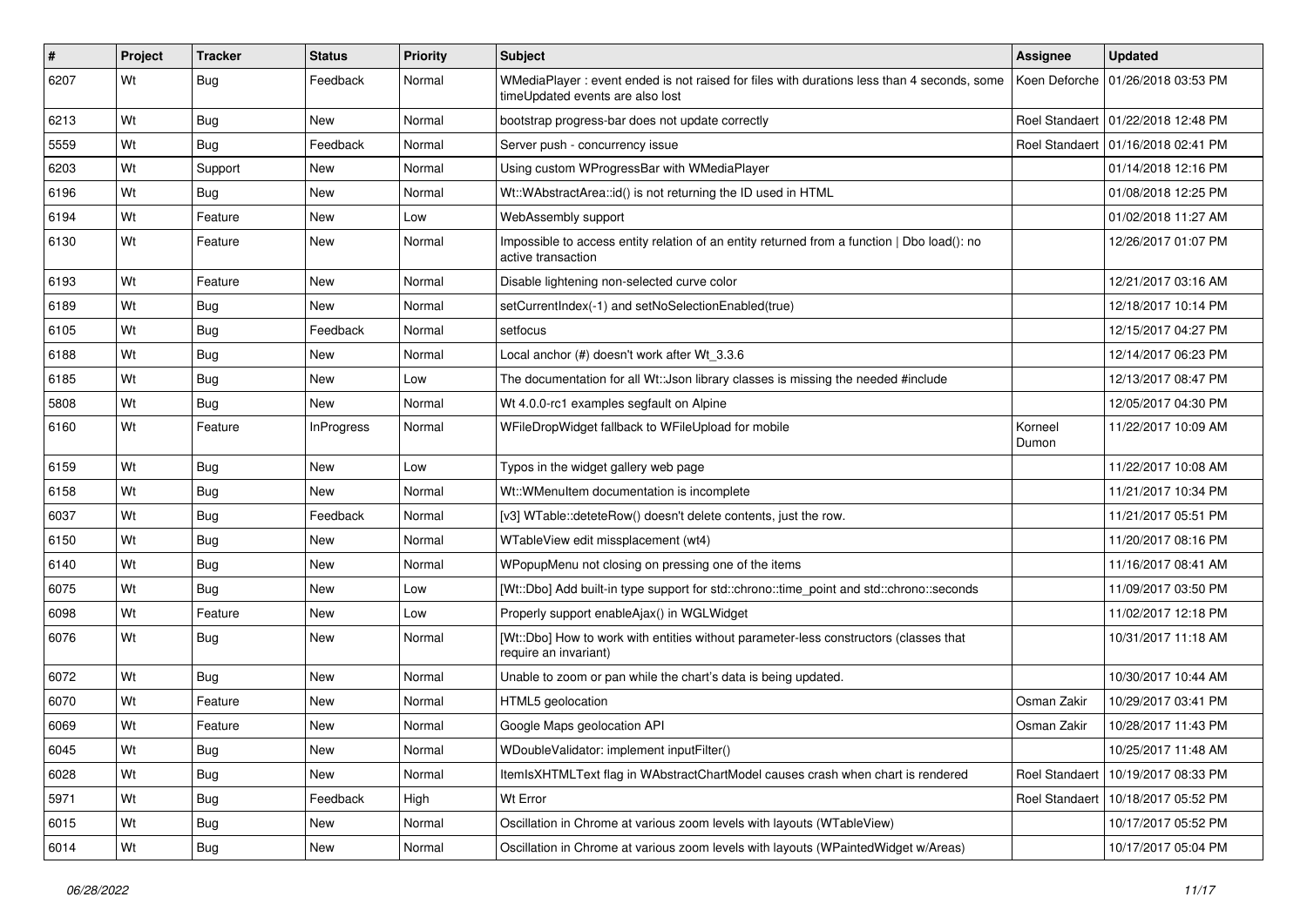| $\vert$ # | Project | <b>Tracker</b> | <b>Status</b>     | Priority | Subject                                                                                                 | <b>Assignee</b>         | <b>Updated</b>                       |
|-----------|---------|----------------|-------------------|----------|---------------------------------------------------------------------------------------------------------|-------------------------|--------------------------------------|
| 5963      | Wt      | Support        | New               | Normal   | HTTPS server in wthttpd - Error: failed to select ciphers for cipher list                               | Wim Dumon               | 10/03/2017 07:40 PM                  |
| 5962      | Wt      | Bug            | New               | Normal   | Properly support toggling drag enabled/disabled on WAbstractItemView                                    |                         | 10/02/2017 06:58 PM                  |
| 5959      | Wt      | <b>Bug</b>     | New               | Low      | wt-homepage example source viewer expands then immediately collapses directories if<br>already selected |                         | 09/28/2017 09:40 PM                  |
| 5949      | Wt      | Support        | <b>New</b>        | Normal   | WPieChart lables are overlapping                                                                        |                         | 09/26/2017 12:05 PM                  |
| 5948      | Wt      | Support        | New               | Normal   | WTreeTable remains loading                                                                              |                         | 09/26/2017 11:58 AM                  |
| 5945      | Wt      | Bug            | New               | Normal   | WBoxLayout - WPieChart resizing does not work when nested into a WContainerWidget                       |                         | 09/25/2017 06:11 PM                  |
| 5943      | Wt      | Support        | <b>New</b>        | Normal   | Tutorials and Documentation - If possible, please improve                                               | Osman Zakir             | 09/21/2017 05:42 PM                  |
| 5914      | Wt      | Bug            | New               | High     | Wt internal error; code: undefined, description: b.find().get().lastChild is null                       |                         | Roel Standaert   09/18/2017 01:16 PM |
| 5913      | Wt      | <b>Bug</b>     | New               | Normal   | WFileUpload has a bug when placed in a WTemplateFormView                                                |                         | 09/14/2017 12:08 PM                  |
| 5768      | Wt      | Feature        | New               | Normal   | CMake: Export Wt package                                                                                | Konstantin<br>Podsvirov | 09/13/2017 12:07 PM                  |
| 5889      | Wt      | Bug            | <b>New</b>        | Normal   | WTreeView loooks bad after data update                                                                  |                         | 09/11/2017 12:40 PM                  |
| 5907      | Wt      | Bug            | New               | Low      | Update Ubuntu installation instructions.                                                                |                         | 09/10/2017 02:54 AM                  |
| 5906      | Wt      | Bug            | New               | Low      | CMAKE MINIMUM REQUIRED version is too low.                                                              |                         | 09/08/2017 12:05 PM                  |
| 5903      | Wt      | <b>Bug</b>     | New               | Normal   | Http::Client Racy with abort behaviour                                                                  |                         | 09/01/2017 10:29 PM                  |
| 5829      | Wt      | Bug            | New               | Normal   | WFormModel::FieldMap with "const char*" key                                                             |                         | 08/31/2017 01:34 PM                  |
| 5881      | Wt      | Bug            | New               | Normal   | --ssl-prefer-server-ciphers option not documented                                                       |                         | 08/31/2017 01:00 PM                  |
| 5902      | Wt      | Bug            | New               | Normal   | WAxisSliderWidget: Bumping one handler to the edge affects another handler.                             |                         | 08/31/2017 12:25 PM                  |
| 5901      | Wt      | Bug            | New               | Normal   | WAxisSliderWidget works incorrectly when the chart is hidden.                                           |                         | 08/31/2017 12:06 PM                  |
| 5892      | Wt      | <b>Bug</b>     | <b>New</b>        | Normal   | wt4 compilation failed with gcc 4.9                                                                     |                         | 08/31/2017 11:50 AM                  |
| 5900      | Wt      | Bug            | New               | Normal   | Context menu disappears in treeview-dragdrop example                                                    |                         | 08/29/2017 06:01 PM                  |
| 5888      | Wt      | Support        | New               | Normal   | Wt blog rss-feed suggest wrong subscribe address                                                        |                         | 08/23/2017 03:16 PM                  |
| 5882      | Wt      | Bug            | New               | Normal   | WTableView with BootstrapTheme v2 doesn't render all rows (ep.2)                                        |                         | 08/19/2017 01:07 AM                  |
| 5865      | Wt      | Support        | New               | Normal   | Adding and Removing Rules with WCssStyleSheet                                                           |                         | 08/17/2017 12:30 PM                  |
| 5835      | Wt      | Bug            | <b>New</b>        | High     | SHA1 is recommended as a suitable password hashing method                                               |                         | 08/11/2017 04:32 PM                  |
| 5872      | Wt      | Support        | New               | Normal   | OAuth2 authentication using oauth.wt.exe sample                                                         |                         | 08/11/2017 11:43 AM                  |
| 5870      | Wt      | Support        | New               | Normal   | Auth1.C sample doesn't authenticate (3.3.7)                                                             |                         | 08/10/2017 03:46 PM                  |
| 5838      | Wt      | <b>Bug</b>     | Feedback          | Normal   | Error on empty WComboBox (on 3.3.7)                                                                     |                         | 08/09/2017 02:31 PM                  |
| 5766      | Wt      | Support        | New               | Low      | Possible failure in WDialog::setMaximumSize documentation                                               |                         | 07/12/2017 05:00 PM                  |
| 5797      | Wt      | <b>Bug</b>     | New               | Normal   | Wt 4: Cannot build Dbo separately                                                                       |                         | 07/10/2017 01:42 PM                  |
| 5779      | Wt      | <b>Bug</b>     | New               | Low      | Errors in documentation for WLengthValidator                                                            |                         | 06/26/2017 02:15 PM                  |
| 5776      | Wt      | <b>Bug</b>     | <b>InProgress</b> | Normal   | Two second startup delay with default bootstrap without javascript                                      |                         | Koen Deforche   06/22/2017 02:13 PM  |
| 5770      | Wt      | <b>Bug</b>     | New               | Normal   | Error during chart rendering                                                                            |                         | 06/16/2017 10:47 AM                  |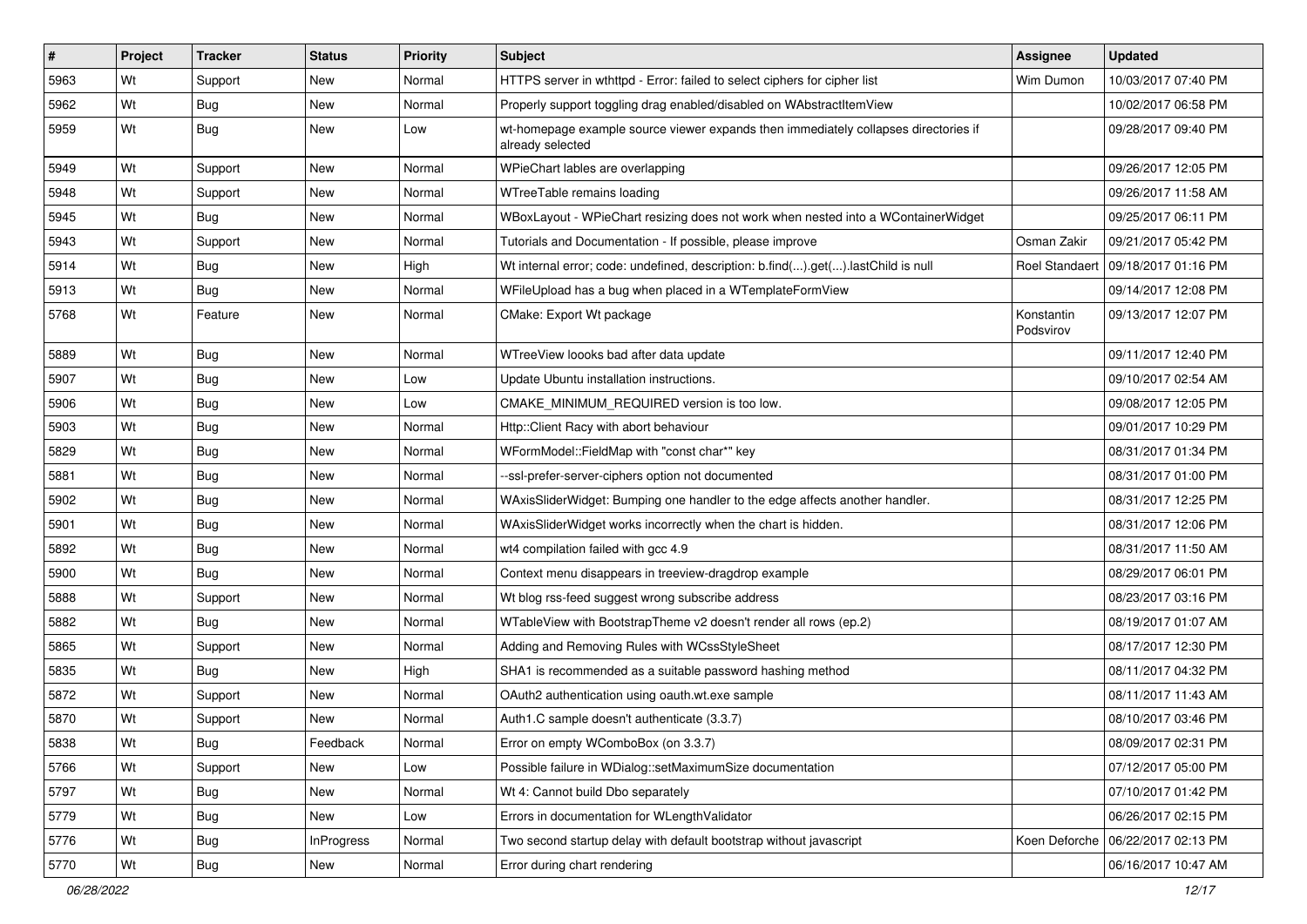| $\sharp$ | Project | <b>Tracker</b> | <b>Status</b>     | <b>Priority</b> | <b>Subject</b>                                                                      | Assignee              | <b>Updated</b>        |
|----------|---------|----------------|-------------------|-----------------|-------------------------------------------------------------------------------------|-----------------------|-----------------------|
| 5765     | Wt      | <b>Bug</b>     | New               | Normal          | WDialog with percentage based initial size is not resizeable by user                |                       | 06/14/2017 04:19 PM   |
| 5755     | Wt      | Feature        | New               | Normal          | Google Maps geolocation API                                                         | Osman Zakir           | 06/08/2017 02:00 PM   |
| 5753     | Wt      | Support        | New               | Normal          | img tag problem in XHTMLUnsafeText                                                  |                       | 06/08/2017 12:40 AM   |
| 5741     | Wt      | <b>Bug</b>     | Feedback          | Normal          | Segfault when WDatePicker destructor is called                                      |                       | 06/06/2017 03:30 PM   |
| 5748     | Wt      | Feature        | New               | Normal          | Update wthttpd section in Features page on Wt website                               |                       | 06/06/2017 01:39 PM   |
| 5747     | Wt      | Feature        | New               | Normal          | Advertise WResouce and Http::Request::pathInfo()                                    |                       | 06/06/2017 11:48 AM   |
| 5746     | Wt      | Feature        | New               | Normal          | Add a configuration option for wthttpd to set expiration duratio                    |                       | 06/05/2017 10:58 AM   |
| 3707     | Wt      | Support        | Feedback          | Normal          | I don't know why I'm getting: [error] "Wt: decodeSignal(): signal 's7' not exposed" | Wim Dumon             | 05/26/2017 09:46 PM   |
| 5714     | Wt      | Feature        | New               | Normal          | Support for running the server in the main thread only                              |                       | 05/19/2017 10:13 AM   |
| 1518     | Wt      | Feature        | New               | Low             | Wt::Mail connect to remote SMTP Server                                              |                       | 05/18/2017 10:44 AM   |
| 5685     | Wt      | Feature        | New               | Normal          | Add a Logo to the navigation bar                                                    |                       | 04/28/2017 12:28 PM   |
| 5674     | Wt      | Feature        | New               | Normal          | Multiple series for WAxisSliderWidget.                                              |                       | 04/24/2017 12:53 PM   |
| 3910     | Wt      | Feature        | New               | Normal          | Windows binaries for MinGW                                                          |                       | 04/18/2017 11:45 AM   |
| 5657     | Wt      | Feature        | New               | Normal          | HTTP client requests with futures or something similar?                             |                       | 04/14/2017 05:46 PM   |
| 5649     | Wt      | Feature        | New               | Normal          | Add an API to WIOService to cancel scheduled tasks                                  | <b>Roel Standaert</b> | l 04/11/2017 01:26 PM |
| 5643     | Wt      | Feature        | New               | Normal          | Consider suppressing some VC++ warnings to have a cleaner build output              | Wim Dumon             | 04/07/2017 06:10 PM   |
| 5640     | Wt      | Feature        | New               | Normal          | Add methods to contruct WSslCertificate from a file or data in memory               |                       | 04/04/2017 04:41 PM   |
| 5597     | Wt      | Bug            | <b>InProgress</b> | Normal          | setTransient on WPopupWidget not effective on iOS                                   | Michiel<br>Derhaeg    | 04/03/2017 03:35 PM   |
| 5339     | Wt      | Bug            | Feedback          | Normal          | Json:: Value comparision operator always returns true                               | André Jacobs          | 04/03/2017 12:44 PM   |
| 4974     | Wt      | <b>Bug</b>     | Feedback          | Normal          | WLoadingIndicator does not show up when using WebSockets                            | <b>Roel Standaert</b> | 04/03/2017 10:57 AM   |
| 5637     | Wt      | Bug            | New               | Normal          | Using Wt::Dbo cause MySQL prepared statement leak                                   |                       | 03/31/2017 06:34 PM   |
| 5624     | Wt      | Bug            | New               | Normal          | WApplication::bind() documentation is misleading about WServer::post()              |                       | 03/26/2017 12:49 PM   |
| 5604     | Wt      | Feature        | New               | Normal          | Document undocumented WServer member functions                                      |                       | 03/26/2017 12:04 PM   |
| 5622     | Wt      | <b>Bug</b>     | New               | Normal          | WPainter draws ellipses as 360 degree arcs, which is not the same                   |                       | 03/24/2017 03:30 PM   |
| 5618     | Wt      | Feature        | New               | Normal          | Multirow features in Wt Tableview                                                   | Koen Deforche         | 03/23/2017 03:11 AM   |
| 5617     | Wt      | Feature        | New               | High            | PostgreSQL notify system                                                            | Koen Deforche         | 03/23/2017 03:06 AM   |
| 5606     | Wt      | Feature        | Feedback          | Low             | $c++$ exceptions                                                                    |                       | 03/21/2017 11:53 AM   |
| 5587     | Wt      | Feature        | New               | Normal          | WCartesianChart should honor WAxis::titleOffset() if specified                      |                       | 03/08/2017 05:02 PM   |
| 5585     | Wt      | <b>Bug</b>     | New               | Normal          | PayPal description is not showing                                                   | Koen Deforche         | 03/06/2017 08:21 PM   |
| 5584     | Wt      | <b>Bug</b>     | New               | Normal          | Wt::Http::Client abort() documentation incomplete                                   |                       | 03/03/2017 12:24 PM   |
| 5230     | Wt      | Feature        | New               | Normal          | WFileUpload cancel()                                                                |                       | 03/02/2017 02:59 PM   |
| 5227     | Wt      | <b>Bug</b>     | New               | Normal          | Websocket connection failures cause excessive retries                               |                       | 02/27/2017 11:37 PM   |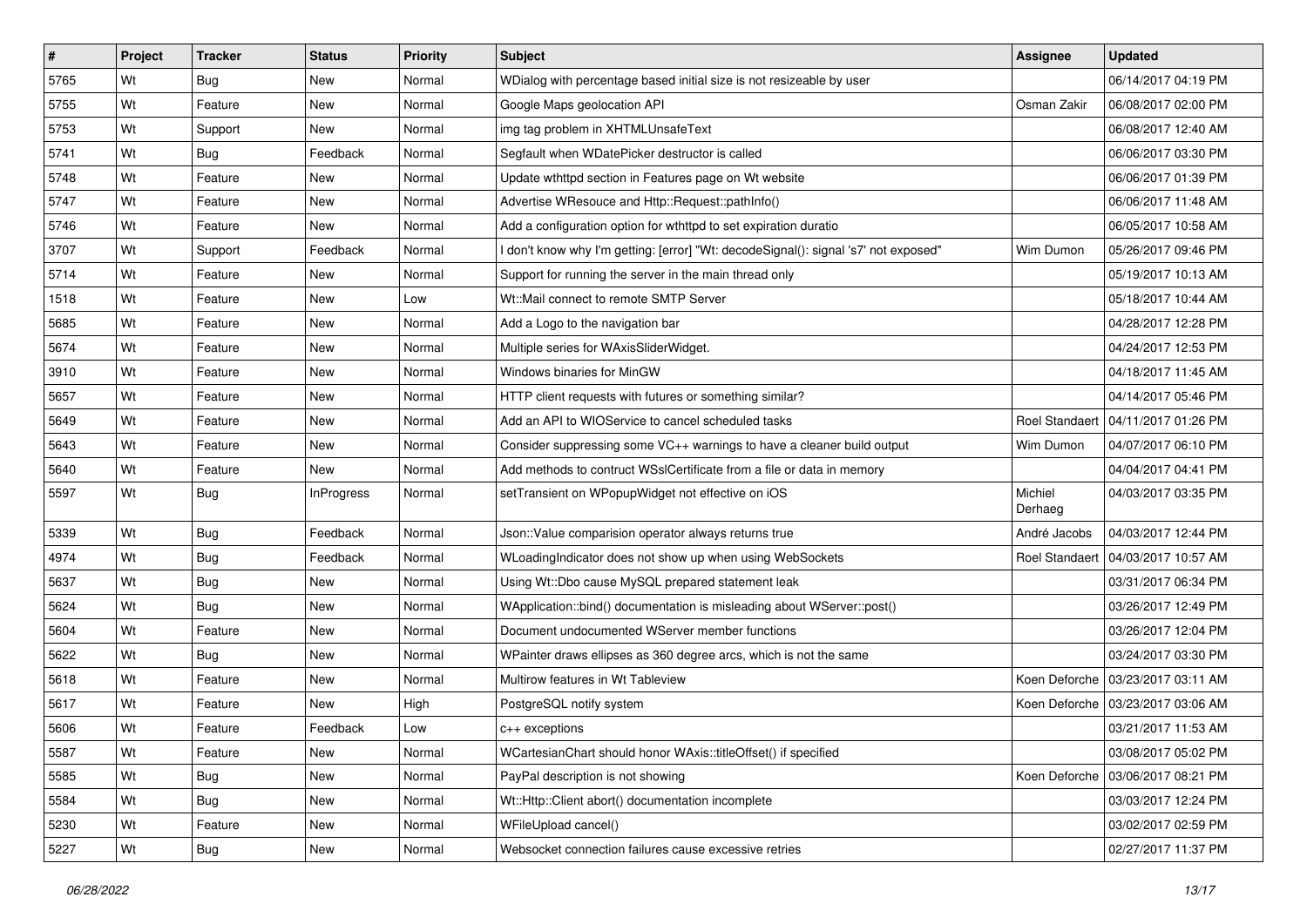| #    | <b>Project</b> | <b>Tracker</b> | <b>Status</b>     | Priority | <b>Subject</b>                                                                                                                            | Assignee              | <b>Updated</b>                      |
|------|----------------|----------------|-------------------|----------|-------------------------------------------------------------------------------------------------------------------------------------------|-----------------------|-------------------------------------|
| 5555 | Wt             | Bug            | <b>InProgress</b> | Urgent   | WVBoxLayout WMediaPlayer                                                                                                                  | <b>Roel Standaert</b> | 02/27/2017 07:15 PM                 |
| 5544 | Wt             | Feature        | <b>New</b>        | Normal   | Real-time telemetry plots                                                                                                                 |                       | 02/23/2017 11:05 AM                 |
| 4656 | Wt             | Feature        | <b>InProgress</b> | Low      | Touch event handling in Wt widgets                                                                                                        | Michiel<br>Derhaeg    | 02/22/2017 10:39 AM                 |
| 5552 | Wt             | Feature        | <b>New</b>        | Low      | setMaximumTextSize(int) support in WPushButton                                                                                            |                       | 02/15/2017 05:20 AM                 |
| 5223 | Wt             | Feature        | New               | Normal   | WTableView: Set maximum amount of rendered rows instead of height                                                                         |                       | 02/15/2017 03:35 AM                 |
| 5551 | Wt             | Bug            | <b>New</b>        | Normal   | WResource doesn't receive http patch / Wt::Http::Client doesn't support sending patch                                                     |                       | 02/12/2017 11:13 PM                 |
| 5494 | Wt             | Support        | New               | Normal   | Binary size doubled with recent version of Wt                                                                                             |                       | 01/19/2017 05:06 PM                 |
| 5473 | Wt             | Support        | New               | High     | performance issues with nested wcontainerwidgets and calling removeWidget for all inner<br>widgets                                        |                       | 01/03/2017 06:07 PM                 |
| 5461 | Wt             | Bug            | Feedback          | High     | Wt:: WidgetSet mode does not handle page refresh                                                                                          |                       | 12/11/2016 03:23 PM                 |
| 5390 | Wt             | Bug            | Feedback          | Normal   | Calendar widget shows up after calling WDateEdit::setHidden(false)                                                                        | André Jacobs          | 11/28/2016 05:35 PM                 |
| 4380 | Wt             | Feature        | <b>InProgress</b> | Normal   | WTableView: support for multiple column sorting                                                                                           | <b>Roel Standaert</b> | 11/10/2016 12:01 AM                 |
| 5290 | Wt             | Bug            | Feedback          | Normal   | beginRemoveRows (const WModelIndex &parent, int first, int last)                                                                          |                       | Koen Deforche   11/09/2016 05:23 PM |
| 5411 | Wt             | Support        | <b>New</b>        | Normal   | Using the Wt::WColor::fromHSL and toHSL.                                                                                                  |                       | 11/08/2016 03:05 PM                 |
| 5402 | Wt             | Feature        | New               | Normal   | Wt::Dbo support for PostgresSQL NOTIFY/LISTEN                                                                                             |                       | 11/06/2016 06:13 PM                 |
| 5400 | Wt             | Feature        | New               | Normal   | Wt::Dbo::backend::Mysqlconnection secured connection using SSL/TLS to a MySql server                                                      |                       | 11/04/2016 02:23 PM                 |
| 5343 | Wt             | Support        | Feedback          | Normal   | Wt::WTable headers                                                                                                                        | Koen Deforche         | 10/28/2016 07:01 PM                 |
| 5123 | Wt             | Support        | Feedback          | Normal   | <b>WTableView Column headers</b>                                                                                                          | Koen Deforche         | 10/27/2016 06:01 PM                 |
| 5353 | Wt             | Bug            | <b>New</b>        | Normal   | Widget Gallery "Integration example" has some issues with validation                                                                      |                       | 10/20/2016 07:46 PM                 |
| 5350 | Wt             | Bug            | New               | Normal   | boost 1.62 and exception: Error (asio): set option: Bad file descriptor                                                                   |                       | 10/18/2016 11:55 AM                 |
| 5341 | Wt             | Support        | New               | Normal   | <b>WTableCell focus lost</b>                                                                                                              |                       | 10/13/2016 07:06 PM                 |
| 5337 | Wt             | Feature        | Feedback          | Normal   | WMatrix::translate support 3D                                                                                                             |                       | 10/13/2016 06:17 PM                 |
| 5338 | Wt             | <b>Bug</b>     | New               | Normal   | GoogleMap usage without Internet connection                                                                                               |                       | 10/13/2016 12:21 PM                 |
| 5324 | Wt             | Bug            | New               | Normal   | Win32 binary releases: include .lib files for openssl                                                                                     | Wim Dumon             | 10/06/2016 12:56 AM                 |
| 5307 | Wt             | Feature        | New               | Normal   | Possibility of setting a different thread_pool count for main process and session processes,<br>or detect if I'm a session process or not |                       | 09/29/2016 04:55 PM                 |
| 5298 | Wt             | Bug            | <b>New</b>        | Normal   | WGoogleMap does not use google_api_key where needed                                                                                       |                       | 09/29/2016 12:01 AM                 |
| 5265 | Wt             | Bug            | New               | Normal   | A WMessageBox with Fade animation can fail to hide when dismissed while animating-in.                                                     |                       | 09/19/2016 09:24 PM                 |
| 5264 | Wt             | Feature        | New               | Normal   | Usage of Wt::WString::trn() throughout the Wt library                                                                                     |                       | 09/16/2016 03:49 PM                 |
| 5256 | Wt             | <b>Bug</b>     | New               | Normal   | Linking errors with Pre-built binaries for Visual Studio                                                                                  | Wim Dumon             | 09/09/2016 05:46 PM                 |
| 5254 | Wt             | <b>Bug</b>     | New               | Low      | Widgetgallery closeable tab display/function issue on direct URL access to<br>navigation/tab-widget                                       |                       | 09/08/2016 06:09 PM                 |
| 5238 | Wt             | Support        | New               | Normal   | Wt Reference                                                                                                                              |                       | 09/05/2016 11:42 PM                 |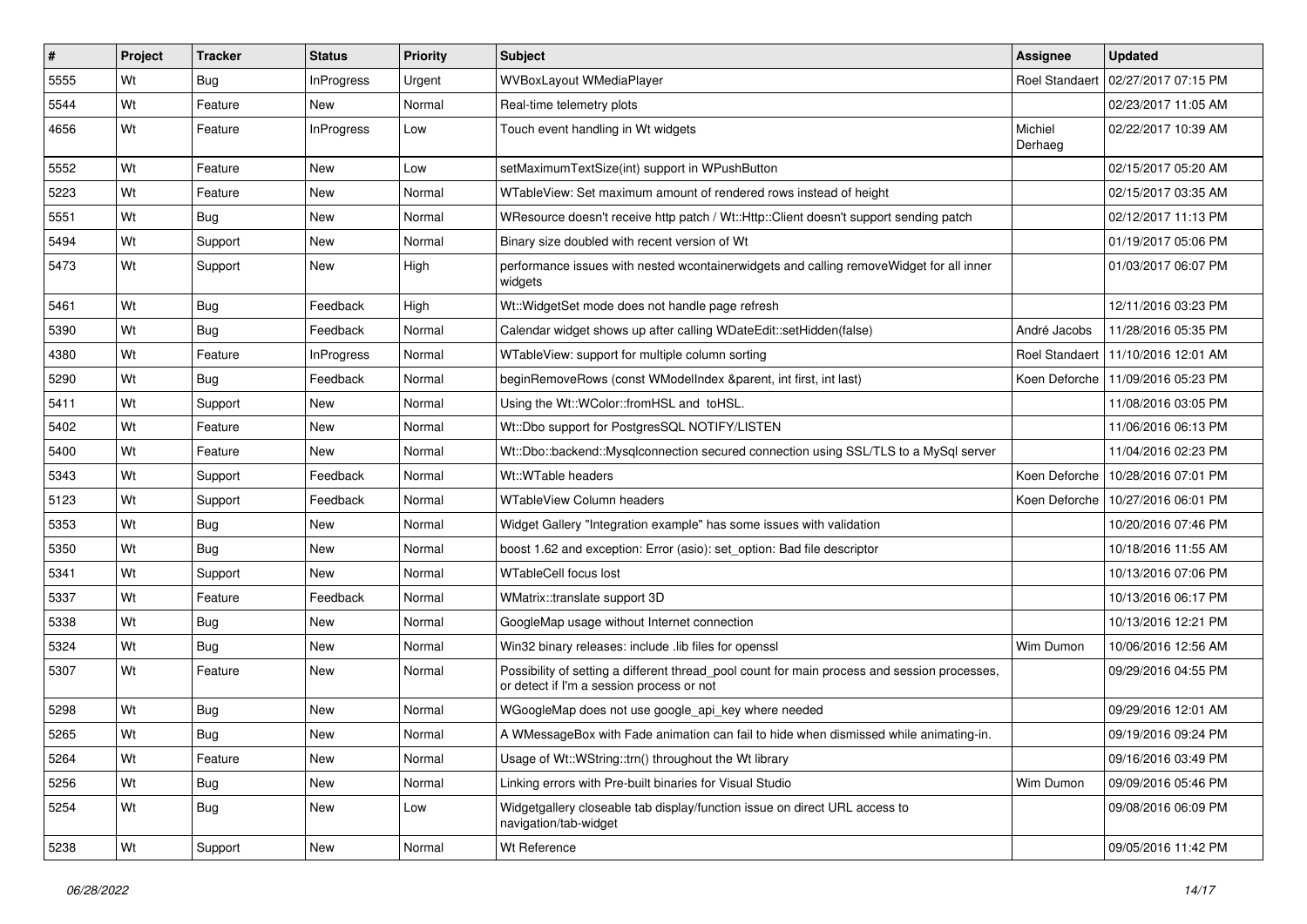| #    | Project | <b>Tracker</b> | <b>Status</b>     | <b>Priority</b> | Subject                                                                                                               | <b>Assignee</b>       | <b>Updated</b>                       |
|------|---------|----------------|-------------------|-----------------|-----------------------------------------------------------------------------------------------------------------------|-----------------------|--------------------------------------|
| 5236 | Wt      | <b>Bug</b>     | Feedback          | Normal          | [error] "WCartesianChart: setAutoLayout(): device does not have font metrics (not even<br>server-side font metrics)." |                       | 09/05/2016 01:33 PM                  |
| 5234 | Wt      | Bug            | New               | Normal          | [wt-3.3.6] TreeView & WSortFilterProxyModel                                                                           |                       | 09/02/2016 05:10 PM                  |
| 5226 | Wt      | Support        | <b>New</b>        | Normal          | Navigation Bar with Bootstrap                                                                                         |                       | Diego Nóbrega   08/30/2016 12:36 PM  |
| 5222 | Wt      | <b>Bug</b>     | New               | Normal          | WPopupMenu does not open anymore                                                                                      |                       | 08/23/2016 11:10 AM                  |
| 5221 | Wt      | Bug            | New               | Normal          | Draggable list                                                                                                        |                       | 08/22/2016 05:04 PM                  |
| 5168 | Wt      | Support        | Feedback          | Normal          | PopUpwindow                                                                                                           |                       | 08/08/2016 01:41 PM                  |
| 5166 | Wt      | Support        | New               | Normal          | InternalPathChanges                                                                                                   |                       | 08/04/2016 03:44 PM                  |
| 5132 | Wt      | Support        | Feedback          | Normal          | LDAP pass through authentication                                                                                      |                       | Koen Deforche   08/04/2016 03:18 PM  |
| 5153 | Wt      | Support        | Feedback          | Normal          | Get ID of a database object                                                                                           |                       | Koen Deforche   08/03/2016 02:32 PM  |
| 5140 | Wt      | Bug            | New               | Normal          | Binaries of WPdfRenderer on 3.3.6                                                                                     |                       | 07/28/2016 12:53 PM                  |
| 5133 | Wt      | <b>Bug</b>     | New               | Normal          | Dbo tutorial                                                                                                          |                       | 07/27/2016 05:18 PM                  |
| 4936 | Wt      | <b>Bug</b>     | Feedback          | Normal          | Dbo backend reconnect and reentract statement exception                                                               | <b>Roel Standaert</b> | 07/13/2016 05:36 PM                  |
| 5078 | Wt      | Support        | Feedback          | Normal          | Using a non-modal dialogue in a Table View Delegate                                                                   |                       | Koen Deforche   07/11/2016 02:50 PM  |
| 5039 | Wt      | <b>Bug</b>     | <b>New</b>        | High            | bug in WRasterImage-skia.C occurs in 3.3.6 RC 2                                                                       | Wim Dumon             | 07/06/2016 09:33 PM                  |
| 4950 | Wt      | Bug            | Feedback          | Normal          | Render latin characters using WPdfRenderer                                                                            |                       | Koen Deforche 07/05/2016 02:07 PM    |
| 4948 | Wt      | Feature        | <b>InProgress</b> | Normal          | WPanel collapse icons hard coded                                                                                      |                       | Roel Standaert   07/05/2016 02:04 PM |
| 4890 | Wt      | Support        | Feedback          | Normal          | Scrolling many WPaintedWidgets and chrome 50 performance regression                                                   |                       | Roel Standaert   06/27/2016 12:33 PM |
| 4991 | Wt      | Feature        | New               | Normal          | <b>Reset URL Parameters</b>                                                                                           |                       | 06/22/2016 05:05 PM                  |
| 4923 | Wt      | Bug            | Feedback          | Normal          | WLineEdit                                                                                                             |                       | Roel Standaert   06/16/2016 12:44 PM |
| 4977 | Wt      | <b>Bug</b>     | New               | Low             | jPlayer is obsolete                                                                                                   |                       | 06/16/2016 12:07 AM                  |
| 4976 | Wt      | <b>Bug</b>     | Feedback          | Normal          | OpenSSL 1.1.0 support                                                                                                 |                       | 06/15/2016 01:15 PM                  |
| 4952 | Wt      | Support        | New               | Low             | How to add HSTS header to response                                                                                    |                       | 06/09/2016 03:12 PM                  |
| 4855 | Wt      | Support        | Feedback          | Normal          | drawText issue                                                                                                        |                       | Yoika Ghysens   05/24/2016 02:07 PM  |
| 4924 | Wt      | Bug            | Feedback          | Normal          | WApplication                                                                                                          |                       | Koen Deforche   05/20/2016 04:13 PM  |
| 4925 | Wt      | Feature        | <b>New</b>        | Normal          | WTreeView setAlternatingRowColors                                                                                     |                       | Koen Deforche   05/20/2016 10:56 AM  |
| 4909 | Wt      | Feature        | New               | Normal          | CanvasPainter needs a 'clearRect()' method                                                                            |                       | 05/12/2016 02:22 PM                  |
| 4900 | Wt      | Support        | New               | High            | VS2010 binaries of 3.3.5                                                                                              |                       | 05/09/2016 12:58 PM                  |
| 4893 | Wt      | <b>Bug</b>     | Feedback          | High            | Compilation failure against libboost-regex                                                                            |                       | Koen Deforche   05/05/2016 08:12 PM  |
| 4733 | Wt      | <b>Bug</b>     | Feedback          | Normal          | WSuggestionPopup does not fire WFormWidget 'changed' signal                                                           |                       | Yoika Ghysens   05/03/2016 12:20 PM  |
| 3654 | Wt      | Support        | InProgress        | Normal          | Unhandled exception occurs when running some Wt example as ISAPI in IIS 8.                                            | Wim Dumon             | 04/22/2016 05:06 AM                  |
| 4856 | Wt      | <b>Bug</b>     | Feedback          | Normal          | Can anyone help me with my problem resizing images?                                                                   |                       | 04/14/2016 01:21 PM                  |
| 4841 | Wt      | Support        | New               | High            | Please help I'm badly stuck!                                                                                          |                       | 04/02/2016 10:57 AM                  |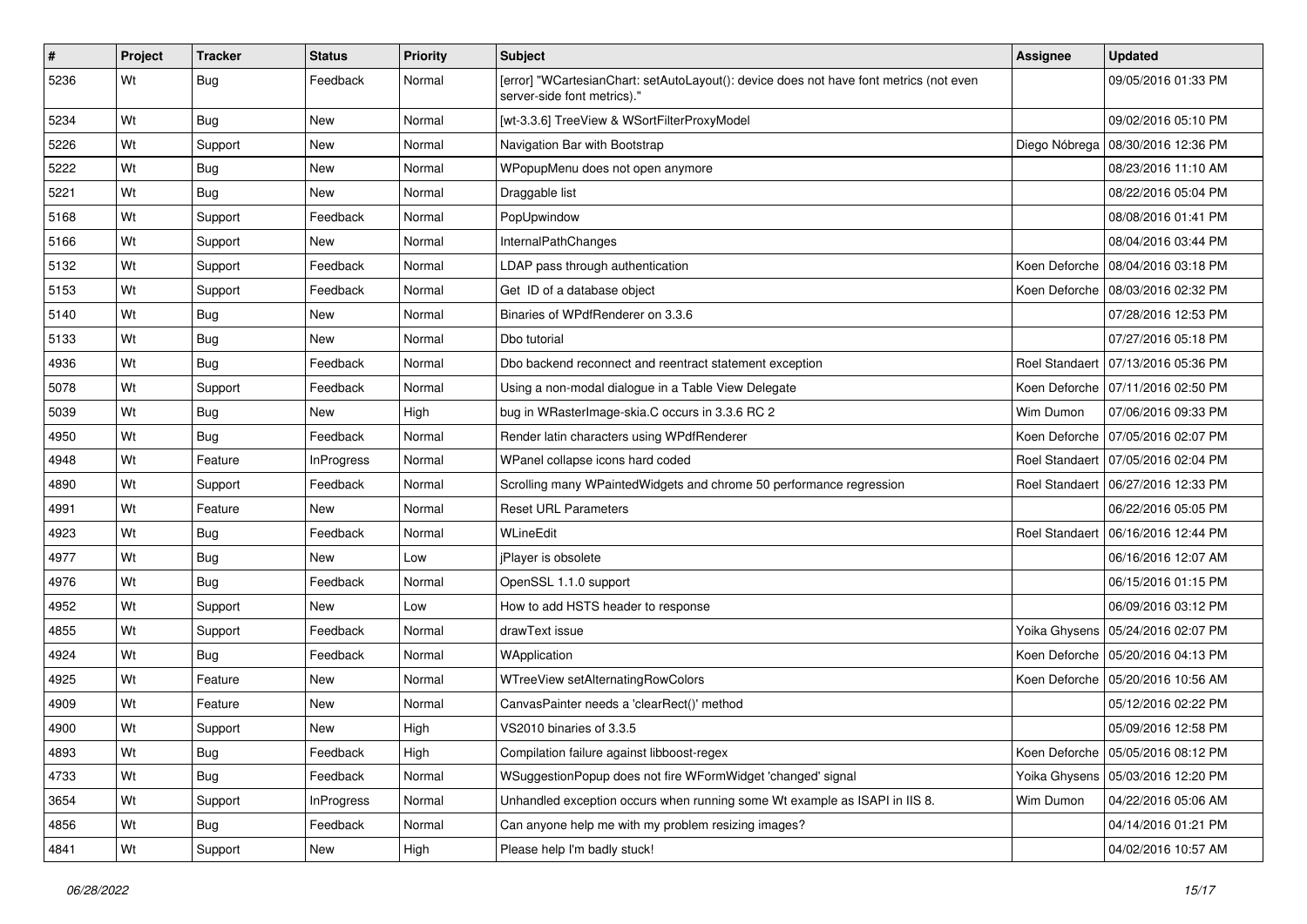| #    | Project    | <b>Tracker</b> | <b>Status</b>     | Priority  | <b>Subject</b>                                                                                                                                                                 | <b>Assignee</b> | <b>Updated</b>                      |
|------|------------|----------------|-------------------|-----------|--------------------------------------------------------------------------------------------------------------------------------------------------------------------------------|-----------------|-------------------------------------|
| 4830 | Wt         | Support        | Feedback          | High      | Can anyone help me resize images?                                                                                                                                              |                 | 04/01/2016 05:05 AM                 |
| 4838 | Wt         | Support        | <b>New</b>        | Normal    | Supports browsers                                                                                                                                                              |                 | 03/31/2016 11:09 PM                 |
| 4836 | Wt         | Bug            | New               | Low       | Deprecated use of std::auto ptr in WRandom                                                                                                                                     |                 | 03/30/2016 03:46 PM                 |
| 4790 | Wt         | Bug            | Feedback          | Normal    | Wt::WObject::addChild() bug                                                                                                                                                    |                 | Koen Deforche 103/21/2016 02:34 PM  |
| 4793 | Wt         | Bug            | <b>New</b>        | Low       | Compiler warning                                                                                                                                                               |                 | 03/08/2016 11:27 AM                 |
| 4751 | Wt         | Support        | <b>InProgress</b> | Immediate | Hi Everyone! Can you help me install?                                                                                                                                          | Wim Dumon       | 03/02/2016 09:49 AM                 |
| 4766 | Wt         | Bug            | Feedback          | Normal    | setBorder doesn't affect WCheckBox                                                                                                                                             |                 | Koen Deforche   03/01/2016 09:15 PM |
| 4780 | Wt         | Feature        | New               | Normal    | Querying Dbo:: weak ptr flushes dirty objects (specific logic)                                                                                                                 |                 | 02/29/2016 06:28 PM                 |
| 4726 | Wt         | <b>Bug</b>     | Feedback          | Normal    | [wt-3.3.5] WStackedWidget does not span its current widget when an WAnimation is used                                                                                          |                 | Koen Deforche   02/19/2016 11:55 AM |
| 4750 | Wt         | Bug            | Feedback          | Normal    | WTabWidget::setTabEnabled behavior changed                                                                                                                                     |                 | 02/19/2016 09:43 AM                 |
| 4755 | Wt         | Support        | <b>New</b>        | Normal    | Problem with CMake find the correct libraries when cross compiling Wt                                                                                                          |                 | 02/18/2016 05:52 PM                 |
| 4669 | Wt         | Bug            | Feedback          | Normal    | Error build from source github                                                                                                                                                 |                 | 01/31/2016 04:40 PM                 |
| 4700 | Wt         | Feature        | <b>New</b>        | Normal    | Some suggestions for WTemplateFormView and WFormModel                                                                                                                          |                 | 01/26/2016 03:54 PM                 |
| 4676 | <b>JWt</b> | Bug            | Feedback          | Normal    | eu.webtoolkit.jwt.WtServlet\$BoundSession throwing not serializable error when running on<br>appengine.                                                                        |                 | 01/22/2016 12:18 PM                 |
| 4658 | Wt         | Feature        | New               | Normal    | Layout managers: support CSS flexbox as implementation                                                                                                                         |                 | 01/12/2016 11:33 AM                 |
| 4655 | Wt         | Feature        | Feedback          | Normal    | Out of date turtorials, exaple crashes, you want community to grow or die                                                                                                      |                 | 01/11/2016 06:59 PM                 |
| 4657 | Wt         | Bug            | Feedback          | Normal    | Returning 404 code in Wt app                                                                                                                                                   |                 | Koen Deforche   01/11/2016 06:30 PM |
| 4592 | Wt         | <b>Bug</b>     | <b>New</b>        | Normal    | The Bat email client shows corrupted subject of a message sent by Wt::Mail::Client                                                                                             |                 | 01/11/2016 06:28 PM                 |
| 3400 | Wt         | Feature        | Feedback          | Normal    | Wt::Dbo::field() with prefix                                                                                                                                                   |                 | Koen Deforche   01/07/2016 07:50 PM |
| 4654 | Wt         | Feature        | <b>New</b>        | High      | Hide the native browse button from WFileUpload as it seems to become uglier and uglier<br>each year and provide a better looking modern, flexible, customizable control on top |                 | 01/07/2016 02:49 AM                 |
| 4597 | Wt         | Bug            | Feedback          | Normal    | WAudio, missing argument for timeUpdated and volumeChanged events                                                                                                              |                 | 01/01/2016 07:49 PM                 |
| 3141 | Wt         | Feature        | <b>InProgress</b> | Normal    | dropzone implementation                                                                                                                                                        |                 | Koen Deforche   01/01/2016 06:39 PM |
| 4579 | Wt         | Support        | Feedback          | Normal    | Wt 3.3.4 with boost 1.59 compiled with clang version 3.5.0 builds, but tests fail                                                                                              |                 | 12/31/2015 12:44 PM                 |
| 4642 | Wt         | Bug            | New               | Normal    | WAnimation doesn't work in WPopupMenu                                                                                                                                          |                 | 12/29/2015 05:54 AM                 |
| 4629 | Wt         | <b>Bug</b>     | Feedback          | Normal    | WTableView / QueryModel doesn't show all rows (stops at row 54782)                                                                                                             |                 | 12/18/2015 05:37 PM                 |
| 4630 | Wt         | Feature        | <b>New</b>        | Normal    | Custom foreign key names                                                                                                                                                       |                 | 12/18/2015 02:05 PM                 |
| 4534 | Wt         | <b>Bug</b>     | Feedback          | High      | Wt crashes                                                                                                                                                                     |                 | Koen Deforche   11/30/2015 09:56 AM |
| 3382 | Wt         | Feature        | New               | Normal    | WApplication::oldInternalPath()                                                                                                                                                |                 | 11/24/2015 10:29 PM                 |
| 4585 | Wt         | Feature        | New               | Normal    | Dbo reentrant queries                                                                                                                                                          |                 | 11/23/2015 07:24 PM                 |
| 4554 | Wt         | Support        | Feedback          | Normal    | Authorization lost on opening multiple tabs at the same time                                                                                                                   |                 | 11/20/2015 05:39 PM                 |
| 4571 | Wt         | Support        | New               | High      | Handle Key Press Globally                                                                                                                                                      |                 | 11/16/2015 01:47 PM                 |
| 4570 | Wt         | <b>Bug</b>     | New               | Normal    | RTL support for WNavigationBar (and WMenu)                                                                                                                                     |                 | 11/16/2015 06:44 AM                 |